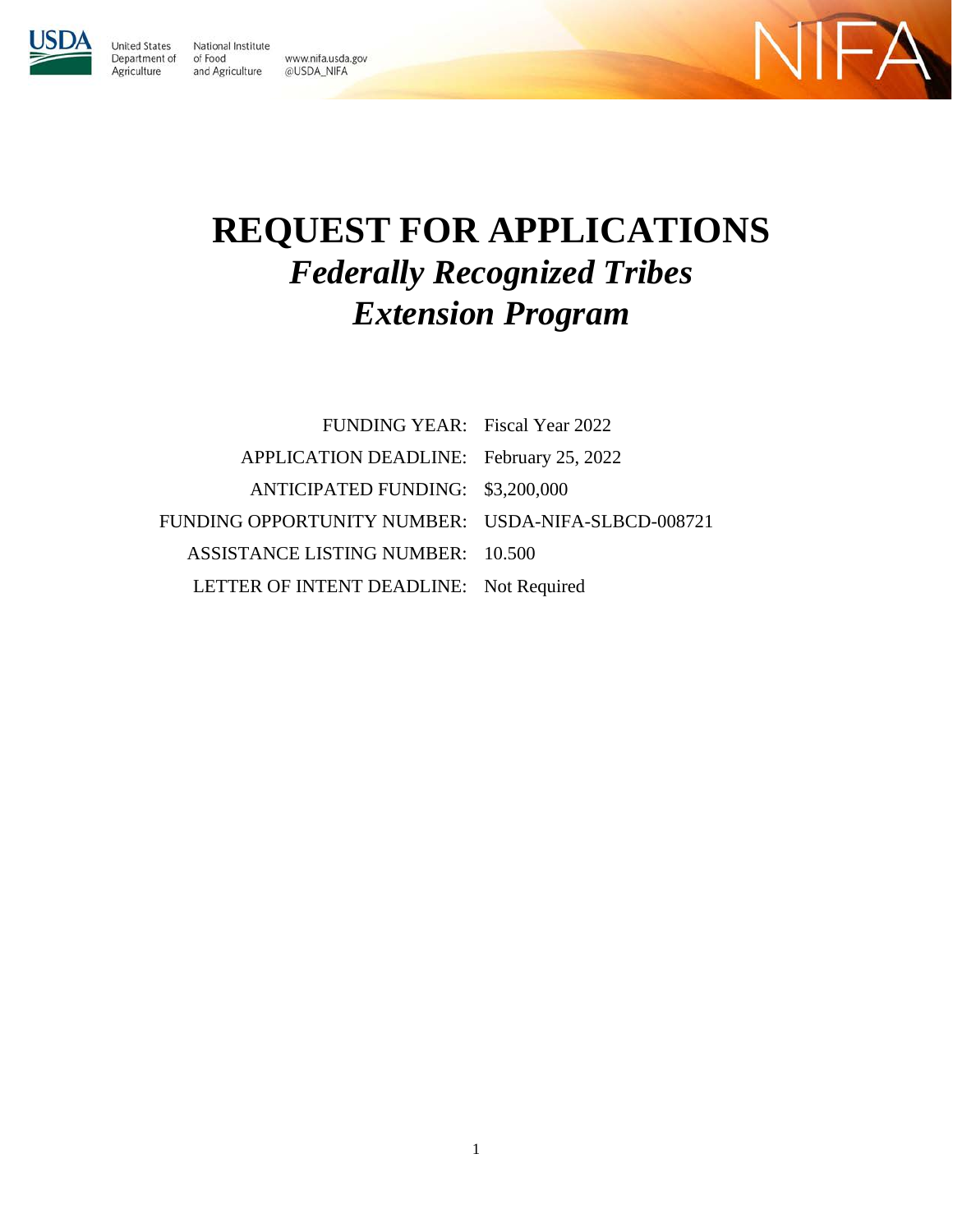#### **INITIAL ANNOUNCEMENT**

National Institute of Food and Agriculture United States Department of Agriculture

<span id="page-1-0"></span>**Catalog of Federal Domestic Assistance**. The Federally Recognized Tribes Extension Program (FRTEP) is listed in the Assistance Listings under the Catalog of Federal Domestic Assistance 10.500.

<span id="page-1-1"></span>**Table 1**: Key Dates and Deadlines

| <b>Task Description</b>     | <b>Deadline</b>                                                 |  |
|-----------------------------|-----------------------------------------------------------------|--|
| <b>Application:</b>         | 5:00 P.M. Eastern, February 25, 2022                            |  |
|                             | [Ref to Part I $\S$ C of this RFA]                              |  |
| Letter of Intent:           | Not Required                                                    |  |
| <b>Applicants Comments:</b> | Within six months from the issuance of this notice              |  |
|                             | (NIFA may not consider comments received after the sixth month) |  |

*Advancing Diversity, Equity, Inclusion, and Accessibility***.** NIFA recognizes research, education, and extension efforts will have the greatest impacts when equity is grounded in the programs. NIFA is committed to enhancing diversity, equity, inclusion, and accessibility of programs and encourages individuals from underserved communities to apply to funding opportunities as lead, co-lead, or subaward recipient(s), and to engage as leaders in the peer panel review process to support the development of strong networks and collaborations. NIFA encourages applications that engage diverse communities and have broad impacts through research, education, extension, and integrated activities to address current and future challenges.

**Stakeholder Input**. The National Institute of Food and Agriculture (NIFA) seeks comments on all request for applications (RFAs) so it can deliver programs efficiently, effectively, with integrity, and with a focus on customer service. NIFA considers comments, to the extent possible when developing RFAs and use comments to help meet the requirements of Section  $103(c)(2)$  of [the Agricultural Research, Extension, and Education Reform Act of 1998](https://nifa.usda.gov/resource/agricultural-research-extension-and-education-reform-act-1998) [\(7 U.S.C. 7613\(c\)\(2\)\).](https://uscode.house.gov/view.xhtml?req=(title:7%20section:7613%20edition:prelim)%20OR%20(granuleid:USC-prelim-title7-section7613)&f=treesort&edition=prelim&num=0&jumpTo=true) Applicants may submit written comments to [Policy@usda.gov](mailto:Policy@nifa.usda.gov) (email is for comments only). Please use the following subject line: Response to the Federally Recognized Tribes Extension Program RFA.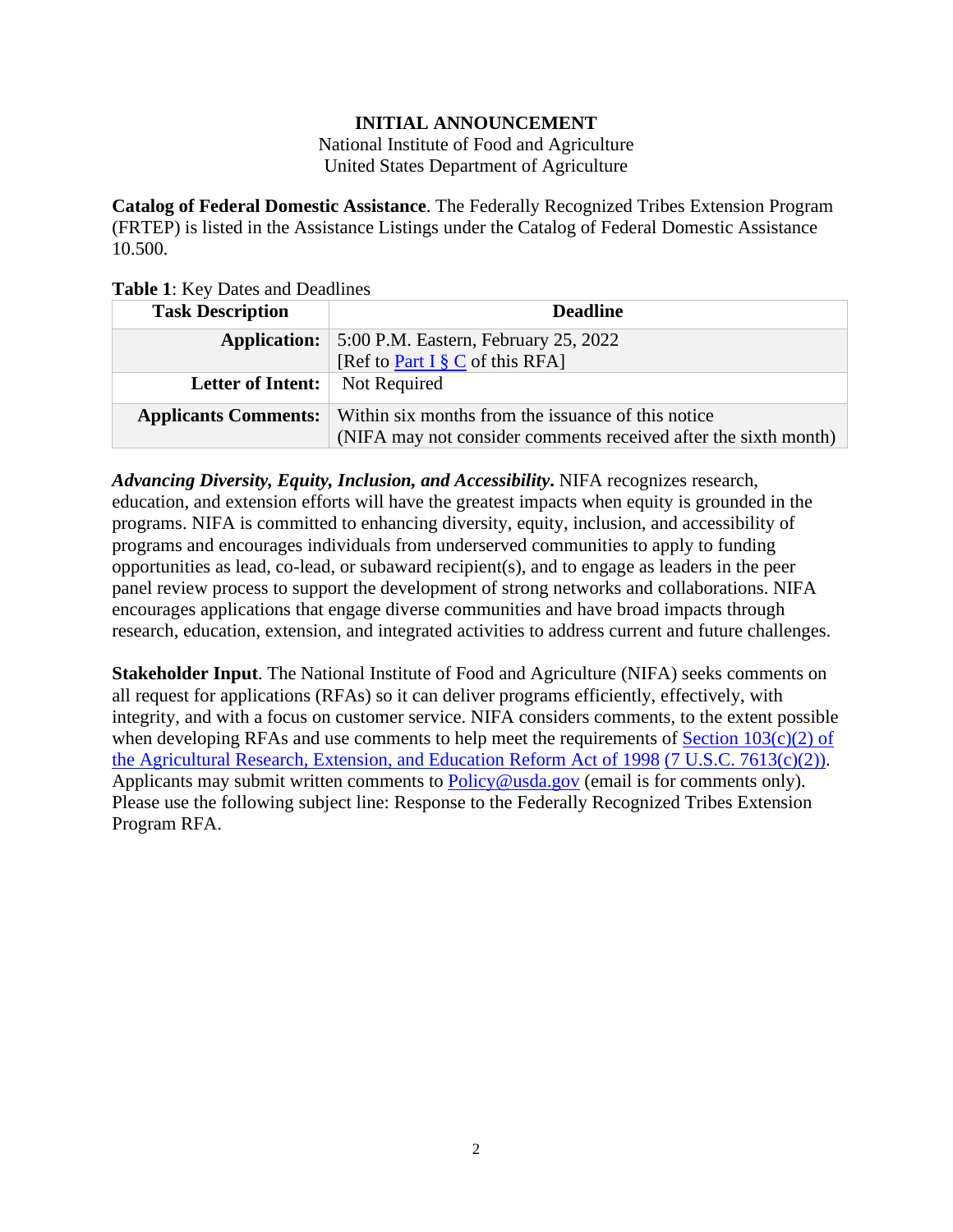#### **EXECUTIVE SUMMARY**

<span id="page-2-0"></span>NIFA requests applications for the Federally Recognized Tribes Extension Program (FRTEP) for fiscal year (FY) 2022. The anticipated amount available for grants in FY 2022 is approximately \$3.2 million. This RFA is being released prior to the passage of an appropriations act for FY 2022. Enactment of additional continuing resolutions or an appropriations act may affect the availability or level of funding for this program. The intent and mission of this competitive grant program is to:

- 1. Establish an Extension presence to promote equity in access to Extension outreach.
- 2. Provide resources to address long-standing need among Federally Recognized Tribes.

This program seeks to continue the Land Grant mission of inclusion-providing education and research-based knowledge to those who might not otherwise receive it.

This notice identifies the objectives for FRTEP projects, deadline dates, funding information, eligibility criteria for projects and applicants, and application forms and associated instructions needed to apply for a FRTEP grant.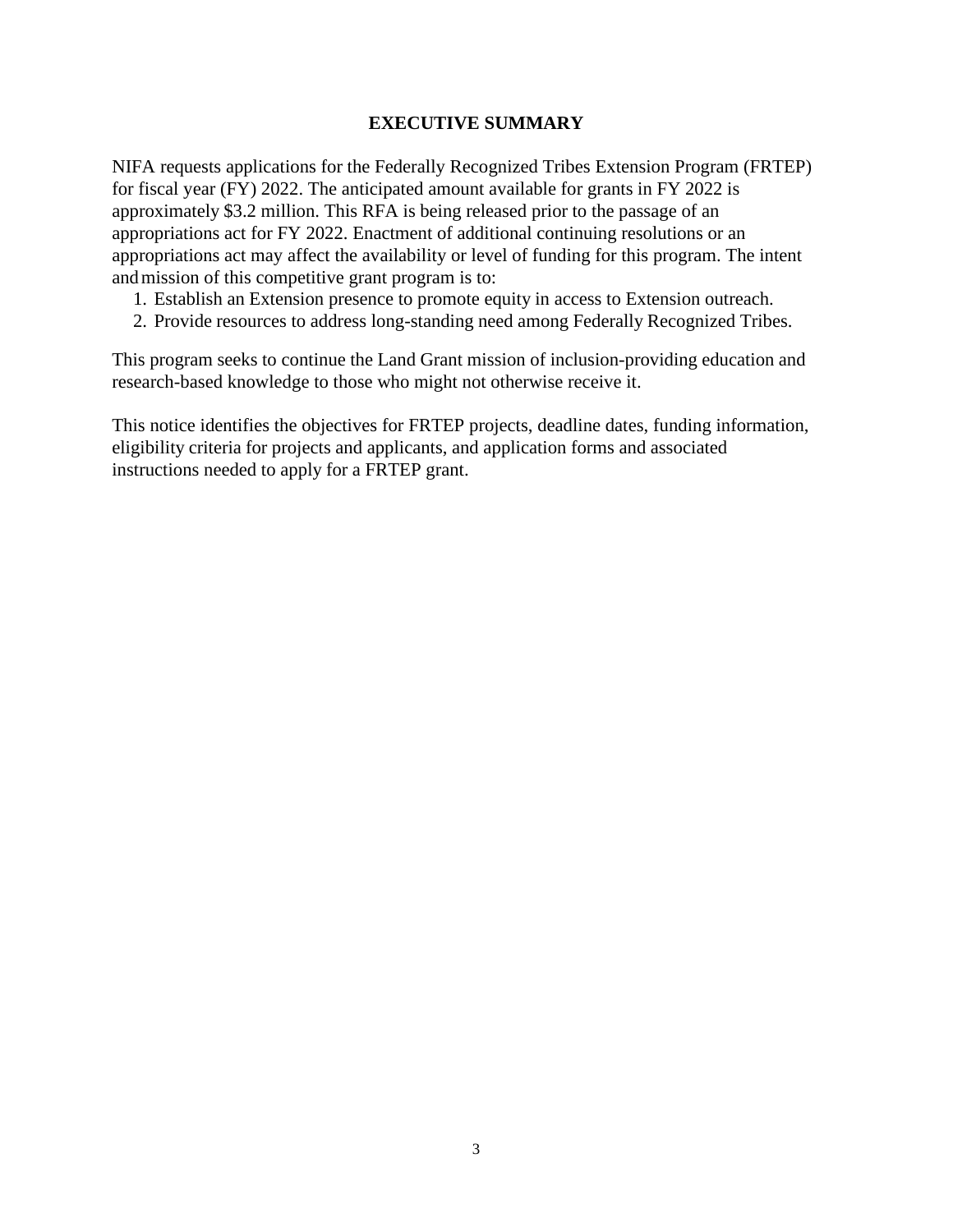|  | <b>TABLE OF CONTENTS</b> |
|--|--------------------------|
|--|--------------------------|

<span id="page-3-0"></span>

| A.             |  |
|----------------|--|
| <b>B.</b>      |  |
|                |  |
| A.             |  |
| <b>B.</b>      |  |
| C.             |  |
| D.             |  |
|                |  |
|                |  |
| A.<br>B.       |  |
|                |  |
|                |  |
| A.             |  |
| В.             |  |
| C.             |  |
|                |  |
| A.             |  |
| <b>B.</b>      |  |
| C.             |  |
| D.             |  |
|                |  |
|                |  |
| A.             |  |
| $\mathbf{B}$ . |  |
|                |  |
| А.             |  |
| <b>B.</b>      |  |
| C.             |  |
|                |  |
|                |  |
|                |  |
|                |  |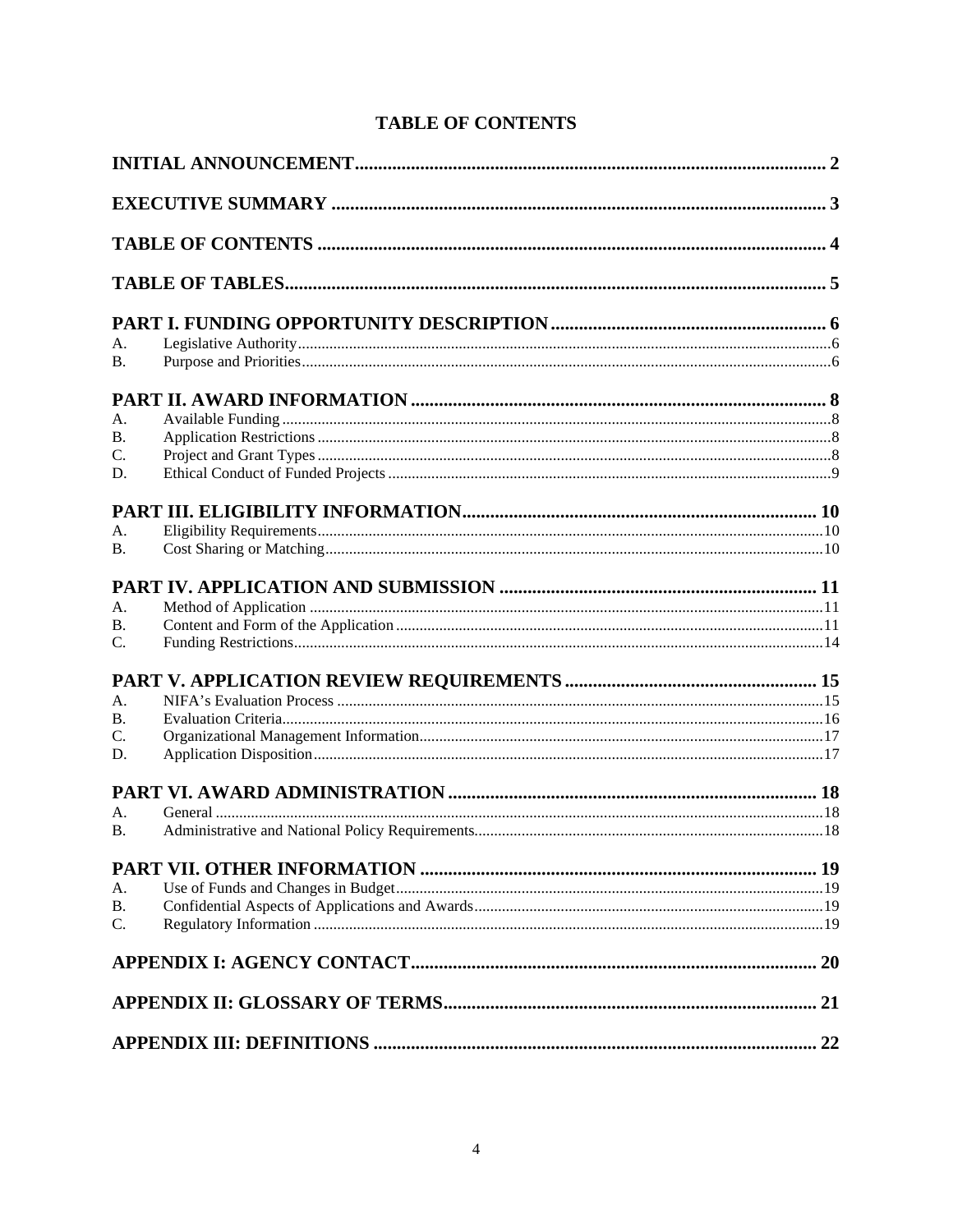# **TABLE OF TABLES**

<span id="page-4-0"></span>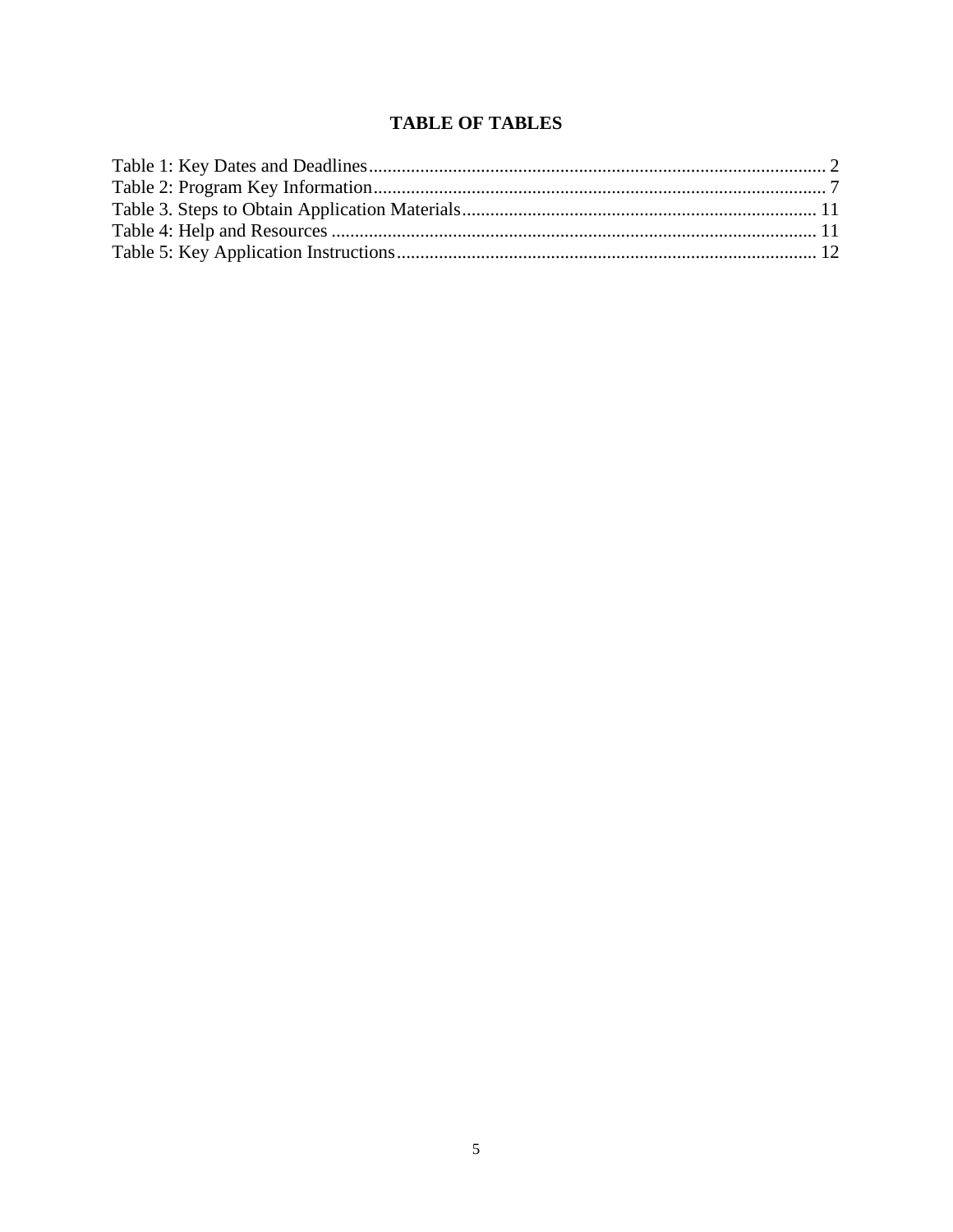## <span id="page-5-0"></span>**PART I. FUNDING OPPORTUNITY DESCRIPTION**

## <span id="page-5-1"></span>**A. Legislative Authority**

The Secretary of Agriculture, acting through the National Institute of Food and Agriculture (NIFA), shall establish appropriate extension education programs on Indian Reservations and tribal jurisdictions [\(7 U.S.C. 5930\)](https://uscode.house.gov/view.xhtml?req=(title:7%20section:5930%20edition:prelim)%20OR%20(granuleid:USC-prelim-title7-section5930)&f=treesort&edition=prelim&num=0&jumpTo=true).

This program is listed under Section 3(d) of the Act of May 8, 1914, Smith-Lever Act, ch. 79, 38 Stat. 372, [7 U.S.C. 341 et seq.](https://uscode.house.gov/view.xhtml?req=(title:7%20section:341%20edition:prelim)%20OR%20(granuleid:USC-prelim-title7-section341)&f=treesort&edition=prelim&num=0&jumpTo=true) Section 7403 of the Food, Conservation, and Energy Act of 2008 (FCEA) (P.L. 110-246) amended section 3(d) of the Smith-Lever Act to require funds to be awarded competitively.

## <span id="page-5-2"></span>**B. Purpose and Priorities**

The purpose and intent of this program is to establish an Extension presence and support Extension outreach on Federally Recognized Indian Reservations and Tribal jurisdictions of Federally Recognized Tribes. Priority will be given to projects that have been funded by FRTEP in the past to ensure continuity of service to Tribal and reservation communities if they are deemed to have merit by the review panel. This program seeks to continue the Land Grant mission of providing education and research-based knowledge to those who might not otherwise receive it. Project Directors and/or Co-Project Directors will be expected to attend a project directors meeting annually.

## **The main priorities of the FRTEP include but are not limited to:**

- 1. Positive youth development programs, including 4-H for tribal youth
- 2. Native Farmer and Rancher Productivity and Management
- 3. Native Community Development:
	- a. Economic and Workforce Development
	- b. Food Systems, Farm and Community Markets, and Food Sovereignty
	- c. Natural Resource Conservation and Adaptation to Environmental Changes
	- d. Human Nutrition and Reduction of Childhood and Adolescent Obesity
	- e. Native Language and Culture Preservation
	- f. Traditional Ecological Knowledge sharing and learning, or knowledge held by indigenous cultures about the environment or cultural practices.

The Federally Recognized Tribes Extension Program aligns with the following [USDA Strategic](https://www.usda.gov/sites/default/files/documents/usda-strategic-plan-2018-2022.pdf)  [Goal: S](https://www.usda.gov/sites/default/files/documents/usda-strategic-plan-2018-2022.pdf)trategic Goal 4: Facilitate Rural Prosperity and Economic Development.

*[Extension Foundation](http://www.extension.org/) (*formerly eXtension) FRTEP encourages (but does not require) projects that develop content suitable for delivery through the **[Extension Foundation](https://extension.org/)**.

*Global Engagement*. NIFA supports global engagement that advances U.S. agricultural goals. NIFA recognizes that collaboration with international partners may be necessary to attain the agency's goals for U.S. agriculture, promote global competence of our nation's future agricultural workforce, and promote safe and nutritious food security in a growing world. Therefore, although application to this RFA is limited to eligible U.S. institutions, applicants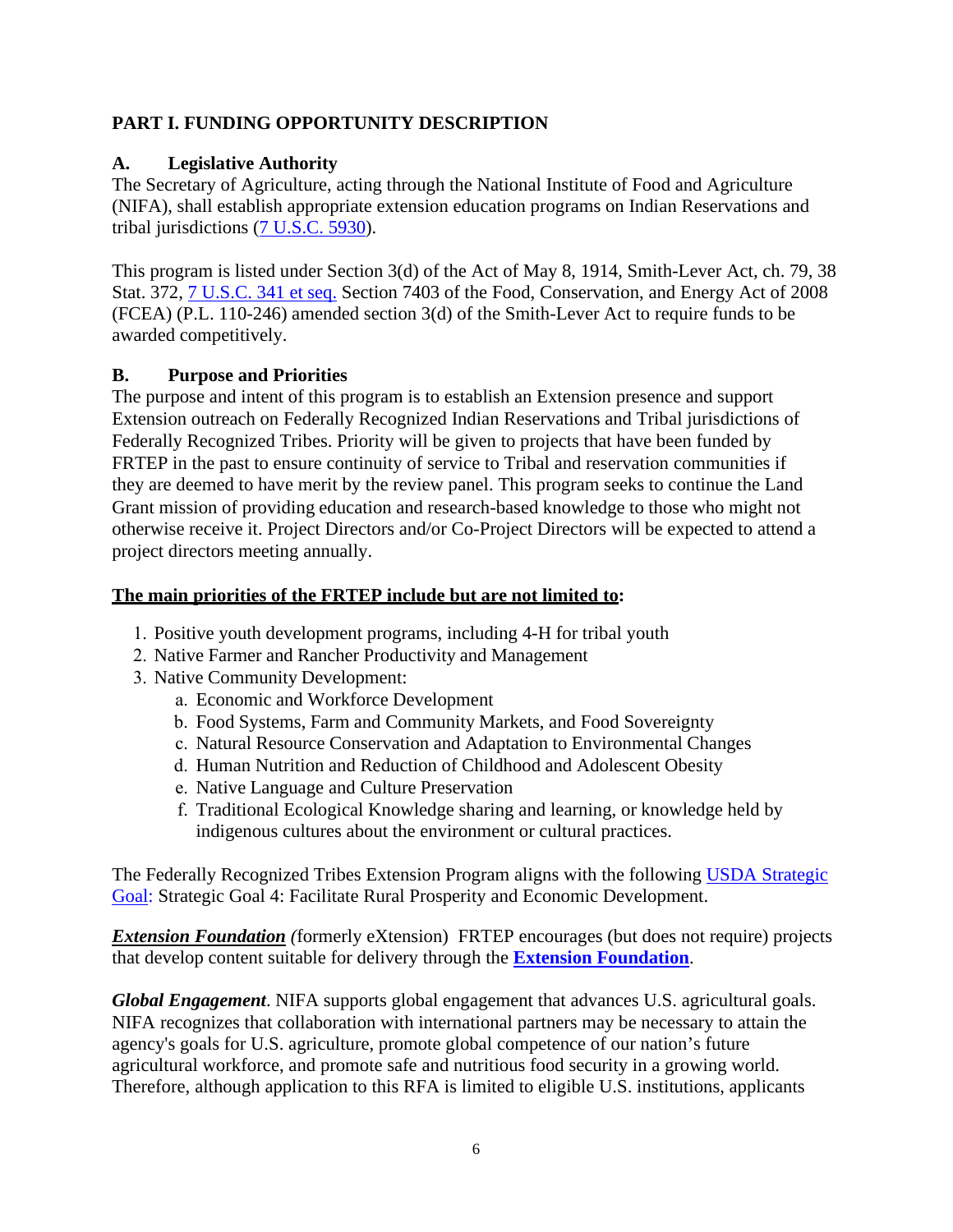may collaborate with international partners, to include subcontracts to international partners or other institutions. Applications must clearly demonstrate benefits to the United States.

|                                                 | <b>Title   Description</b> |
|-------------------------------------------------|----------------------------|
| <b>Program Code:</b> LP                         |                            |
| <b>Program Code Name:</b>                       | <b>FRTEP</b>               |
| <b>Assistance Listing Number</b>                | 10.500                     |
| <b>Project Type:</b>                            | Regular                    |
| <b>Grant Type:</b>                              | Extension                  |
| <b>Application Deadline</b>   February 25, 2022 |                            |
| <b>Grant Duration:</b>                          | 48 Months                  |
| Anticipated # of Awards:                        | 36                         |
| <b>Maximum Award Amount:</b>                    | \$360,000                  |

<span id="page-6-0"></span>

|  | Table 2: Program Key Information |
|--|----------------------------------|
|--|----------------------------------|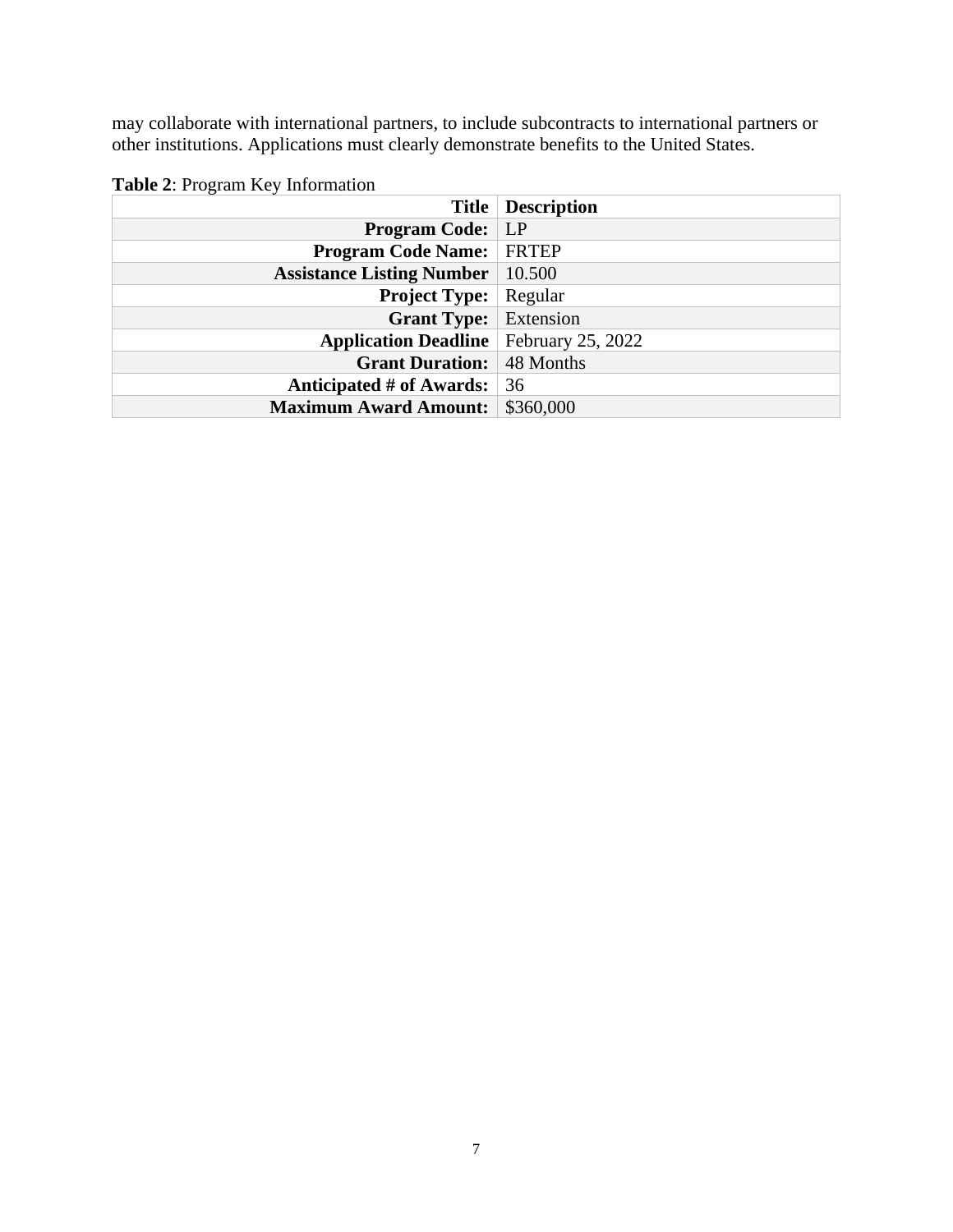## <span id="page-7-0"></span>**PART II. AWARD INFORMATION**

#### <span id="page-7-1"></span>**A. Available Funding**

The anticipated amount available for FRTEP in FY 2022 is approximately \$3,200,000. This is a new four-year continuation award. USDA is not committed to fund any particular application or to make a specific number of awards. Priority will be given to programs who have in the past secured a FRTEP award. The **Automated Standard Application for Payments**, operated by the Department of Treasury, Bureau of Fiscal Service, is the designated payment system for awards resulting from this RFA.

## <span id="page-7-2"></span>**B. Application Restrictions**

NIFA will evaluate applications using the criteria described in **Part V** of this RFA. Application for FY2022 is limited to the following applications types:

1. *New application*: New applications will be evaluated using the criteria described in [Part V](#page-13-1) of this RFA and are subject to the due dates herein (see [Appendix III](#page-21-0) for definition).

## <span id="page-7-3"></span>**C. Project and Grant Types**

The following describes the types of *projects* or *grants* that are eligible for funding:

## 1. *Project Types- Extension Projects*

Single-function Extension Projects conduct programs and activities that deliver sciencebased knowledge and informal educational programs to people, enabling them to make practical decisions. Program delivery may range from community-based to national audiences and use communication methods from face-to-face to electronic or combinations thereof. Extension Projects may also include related matters such as certification programs, in-service training, client recruitment and services, curriculum development, instructional materials and equipment, and innovative instructional methodologies appropriate to informal educational programs.

Extension Projects must address one or more of the following key strategic actions:

- a. Support non-formal education to increase food and agricultural literacy of youth and adults;
- b. Promote science-based agricultural literacy by increasing understanding and use of food and agricultural science data, information, and programs;
- c. Build science-based capability in tribal people and communities to engage audiences and enable informed decision making;
- d. Develop new applications of instructional tools and curriculum structures that increase technical competency and ensure global competitiveness of tribal people;
- e. Offer non-formal learning programs that increase accessibility to new audiences at the rate at which new ideas and technologies are tested and/or developed at the community-scale; and
- f. Develop programs that increase public knowledge and citizen engagement leading to actions that protect or enhance the nations' food supply, agricultural productivity, environmental quality, community vitality, and/or public health and well-being.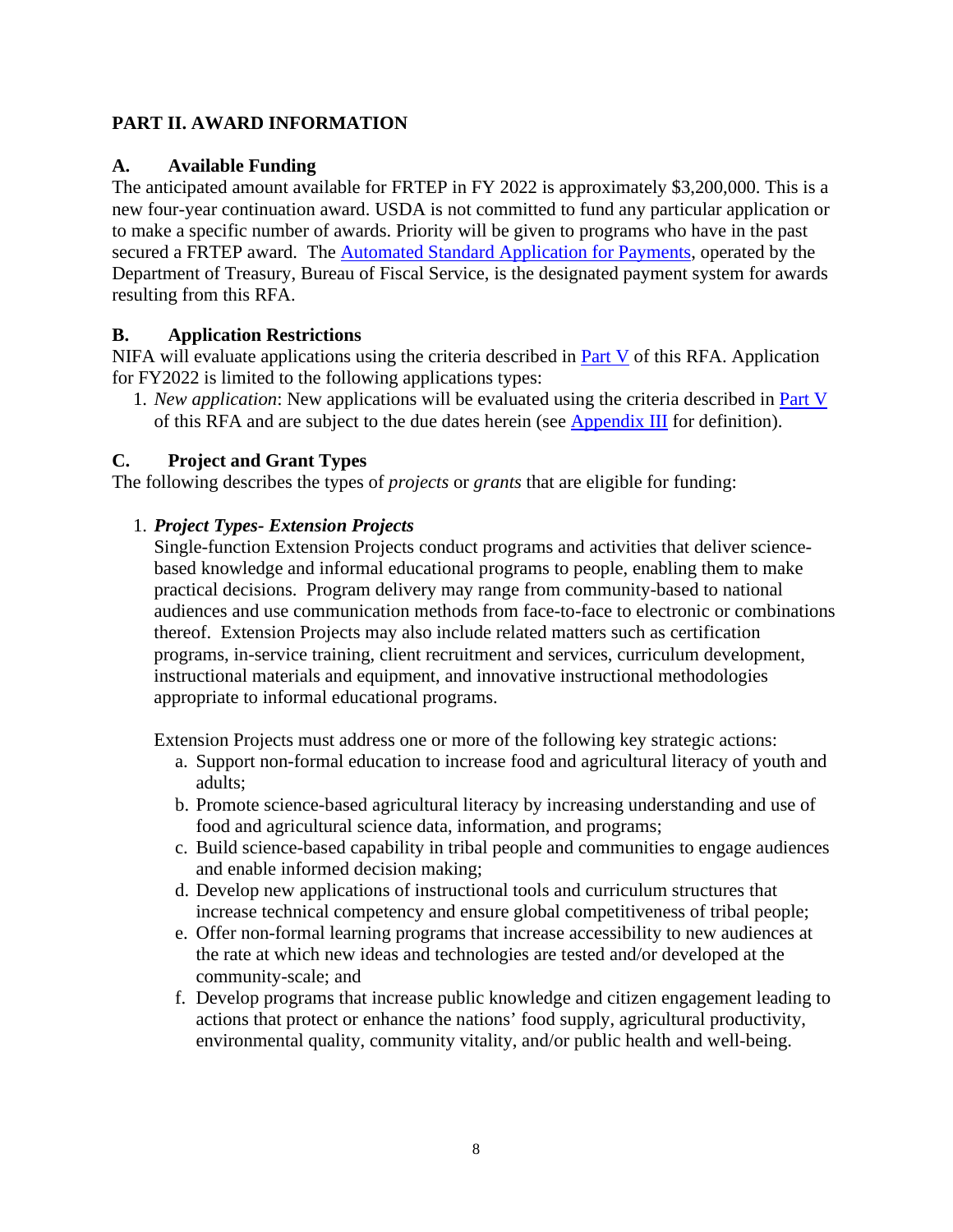These projects should lead to measurable, documented changes in learning, actions, or conditions in an identified audience or stakeholder group and should synthesize and incorporate a wide range of the latest relevant research results.

## 2. *Grant Types- Regular Grants*

Regular Grants support targeted original Extension projects. An eligible individual institution, independent branch campus, or branch institution of a State system may submit a grant application for project activities to be undertaken principally on behalf of its own students or faculty, and to be managed primarily by its own personnel. The applicant executes the project without the requirement of sharing grant funds with other project partners.

## <span id="page-8-0"></span>**D. Ethical Conduct of Funded Projects**

In accordance with sections [2, 3, and 8 of 2 CFR Part 422,](https://www.ecfr.gov/cgi-bin/text-idx?SID=3f96ab05cf1fc2d2713e5e46755e7696&mc=true&node=pt2.1.422&rgn=div5#se2.1.422_12) institutions that conduct USDAfunded extramural research must foster an atmosphere conducive to research integrity, bear primary responsibility for prevention and detection of research misconduct, and maintain and effectively communicate and train their staff regarding policies and procedures. In the event an application to NIFA results in an award, the Authorized Representative (AR) assures, through acceptance of the award that the institution will comply with the above requirements. Award recipients must, upon request, make available to NIFA the policies, procedures, and documentation to support the conduct of the training. See [Responsible and Ethical Conduct of](https://nifa.usda.gov/responsible-and-ethical-conduct-research)  [Research](https://nifa.usda.gov/responsible-and-ethical-conduct-research) for further information.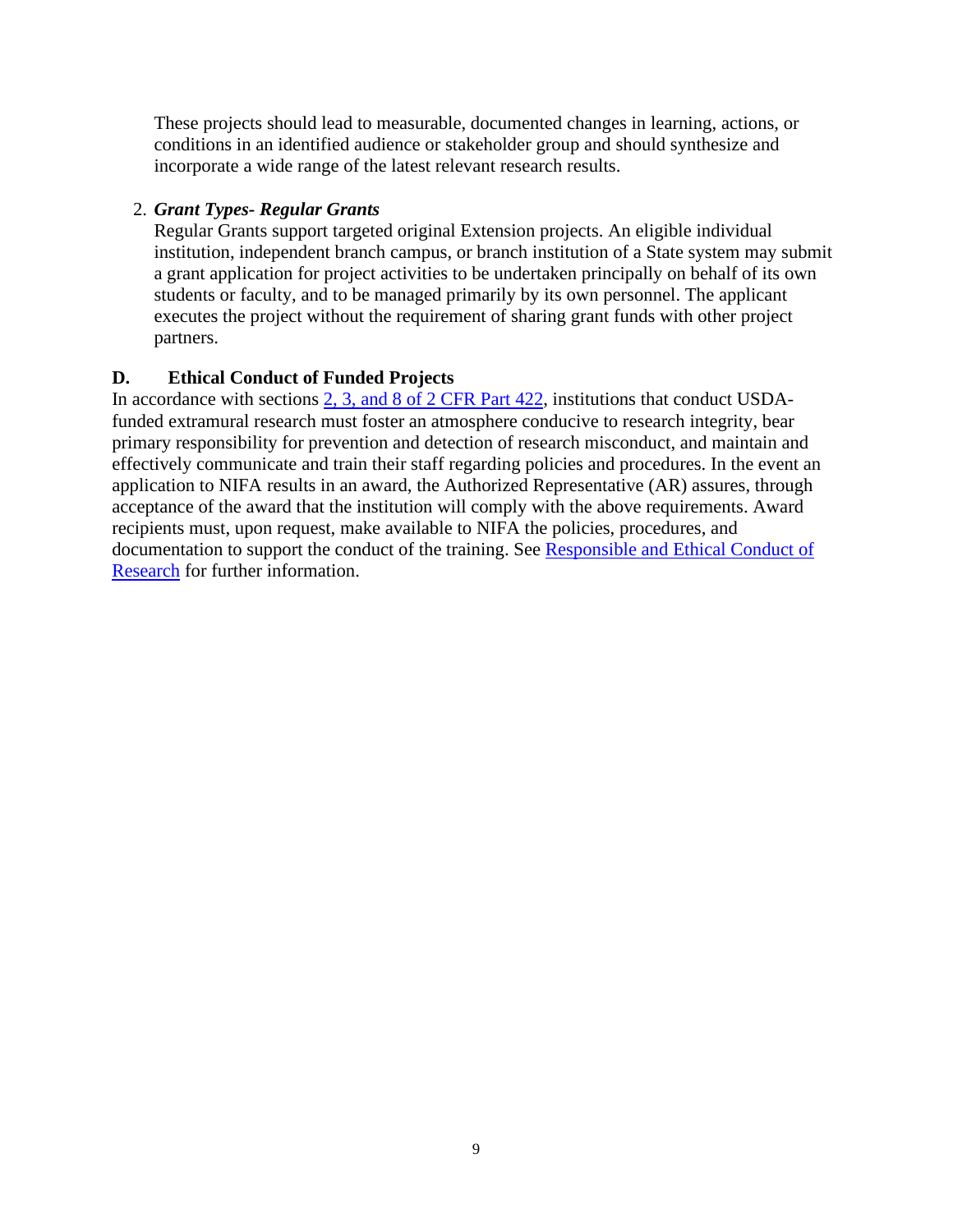## <span id="page-9-0"></span>**PART III. ELIGIBILITY INFORMATION**

#### <span id="page-9-1"></span>**A. Eligibility Requirements**

The Federally Recognized Tribes Extension program is eligible to 1862's, 1890's and 1994's. Applicants for the FRTEP must meet all the requirements discussed in this RFA. Failure to meet the eligibility criteria by the application deadline may result in exclusion from consideration or, preclude NIFA from making an award. For those new to Federal financial assistance, [NIFA's](https://nifa.usda.gov/resource/grants-overview)  [Grants Overview](https://nifa.usda.gov/resource/grants-overview) provides useful information about grants and other resources to help understand the Federal awards process.

*Duplicate or Multiple Submissions* – duplicate or multiple submissions are not allowed. NIFA will disqualify both applications if an applicant submits duplicate or multiple submissions. For those new to Federal financial assistance, [NIFA's Grants Overview](https://nifa.usda.gov/resource/grants-overview) provides highly recommended information about grants and other resources to help understand the Federal awards process.

## <span id="page-9-2"></span>**B. Cost Sharing or Matching**

**No Match Required** - The FRTEP has **NO** matching requirement. NIFA will not factor matching resources into the review process as an evaluation criterion.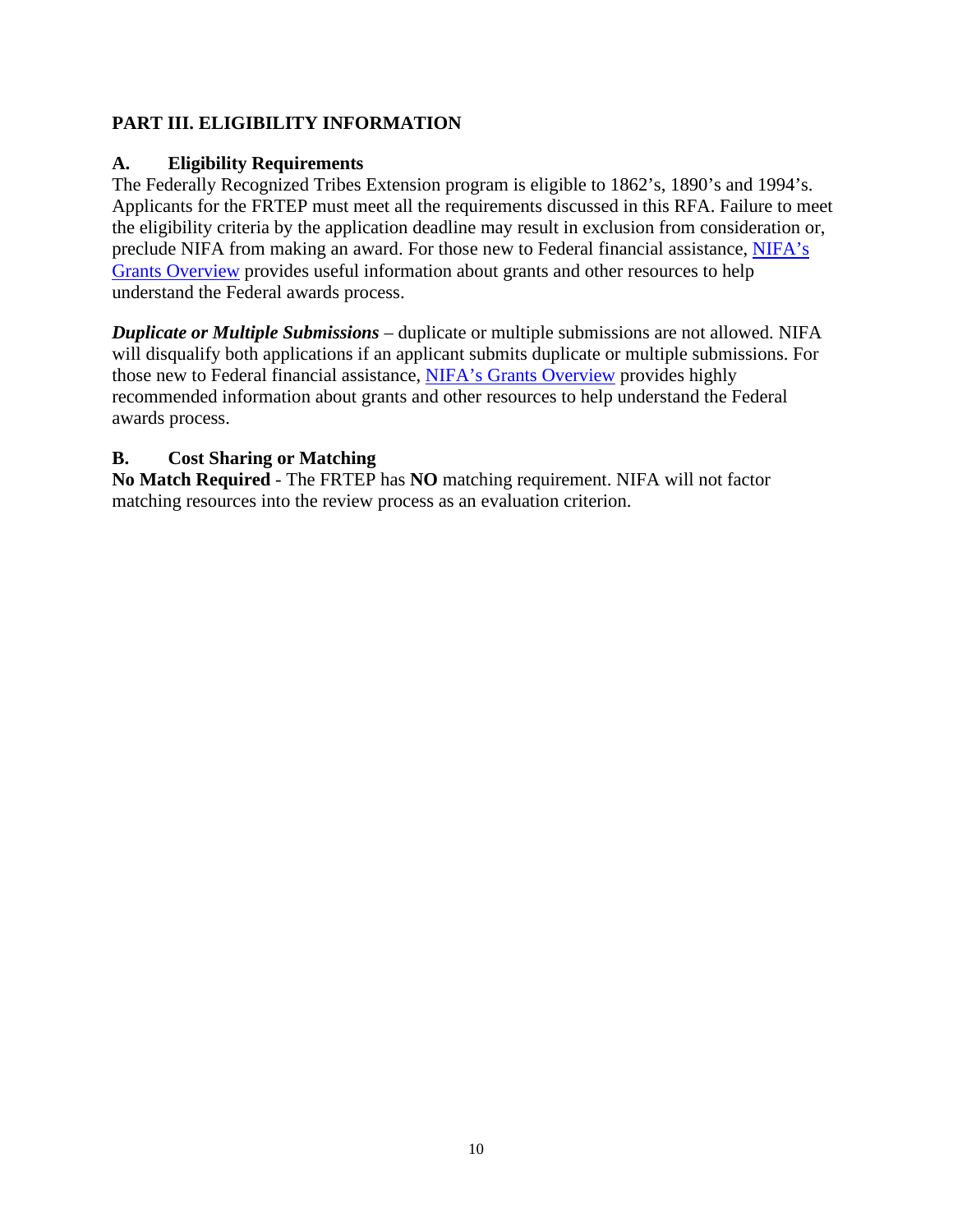## <span id="page-10-0"></span>**PART IV. APPLICATION AND SUBMISSION**

## <span id="page-10-1"></span>**A. Method of Application**

Applicants must apply to this RFA electronically; no other method or response is accepted. The electronic application for this RFA and additional resources are available on [Grants.gov](https://www.grants.gov/) and [Grants 101.](https://www.grants.gov/web/grants/learn-grants/grants-101/pre-award-phase.html/) Table 3 provides instructions on how to obtain an electronic application. Part II § 1 of the [NIFA Grants.gov Application Guide](https://apply07.grants.gov/apply/opportunities/instructions/PKG00249520-instructions.pdf) (Application Guide) contains detailed information regarding the [Grants.gov](https://www.grants.gov/) registration process.

## <span id="page-10-3"></span>**Table 3.** Steps to Obtain Application Materials

| <b>Steps</b>             | <b>Action</b>                                                                                                           |
|--------------------------|-------------------------------------------------------------------------------------------------------------------------|
| <b>Step One:</b>         | <i>New Users</i> to Grants gov must register early with Grants gov prior to                                             |
| <b>Register</b>          | submitting an application (Register Here).                                                                              |
| <b>Download Adobe</b>    | <b>Step Two:</b> Download and Install Adobe Reader (see Adobe Software<br>Compatibility for basic system requirements). |
| <b>Step Three: Find</b>  | Using this funding opportunity number USDA-NIFA-SLBCD-008721,                                                           |
| <b>Application</b>       | search for application here: Opportunity Package.                                                                       |
| <b>Step Four: Assess</b> | Contact an AR prior to starting an application to assess the                                                            |
| <b>Readiness</b>         | organization's readiness to submit an electronic application.                                                           |

#### <span id="page-10-4"></span>**Table 4**: Help and Resources

| <b>Grants.gov Support</b>                         | <b>NIFA Support</b>                   |
|---------------------------------------------------|---------------------------------------|
| <b>Grants.gov Online Support</b>                  | Email:                                |
| Telephone support: 800-518-4726 Toll-Free         | grantapplication questions @ usda.gov |
| or 606-545-5035                                   | Key Information: Business hours:      |
|                                                   | Monday thru Friday, 7a.m. – 5p.m. ET, |
| Email support: support@grants.gov                 | except federal holidays               |
| <b>Self-service customer based support:</b>       |                                       |
| <b>Grants.gov iPortal</b>                         |                                       |
|                                                   |                                       |
| <b>Key Information: Customer service business</b> |                                       |
| Hours 24/7, except federal holidays.              |                                       |

## **B. Content and Form of the Application**

<span id="page-10-2"></span>The [Application Guide](https://apply07.grants.gov/apply/opportunities/instructions/PKG00249520-instructions.pdf) is part of the corresponding application package for this RFA. The RFA overrides the [Application Guide](https://apply07.grants.gov/apply/opportunities/instructions/PKG00249520-instructions.pdf) if there is a discrepancy between the two documents. NIFA will accept subsequent submissions to an application until the application deadline. However, applicants that do not meet the application requirements, to include partial applications, risk being excluded from NIFA's review. NIFA will assign a proposal number to all applications that meet the requirements of this RFA. Applicants must refer to the proposal number when corresponding with NIFA. **Table 5** outlines other key instructions for applicants.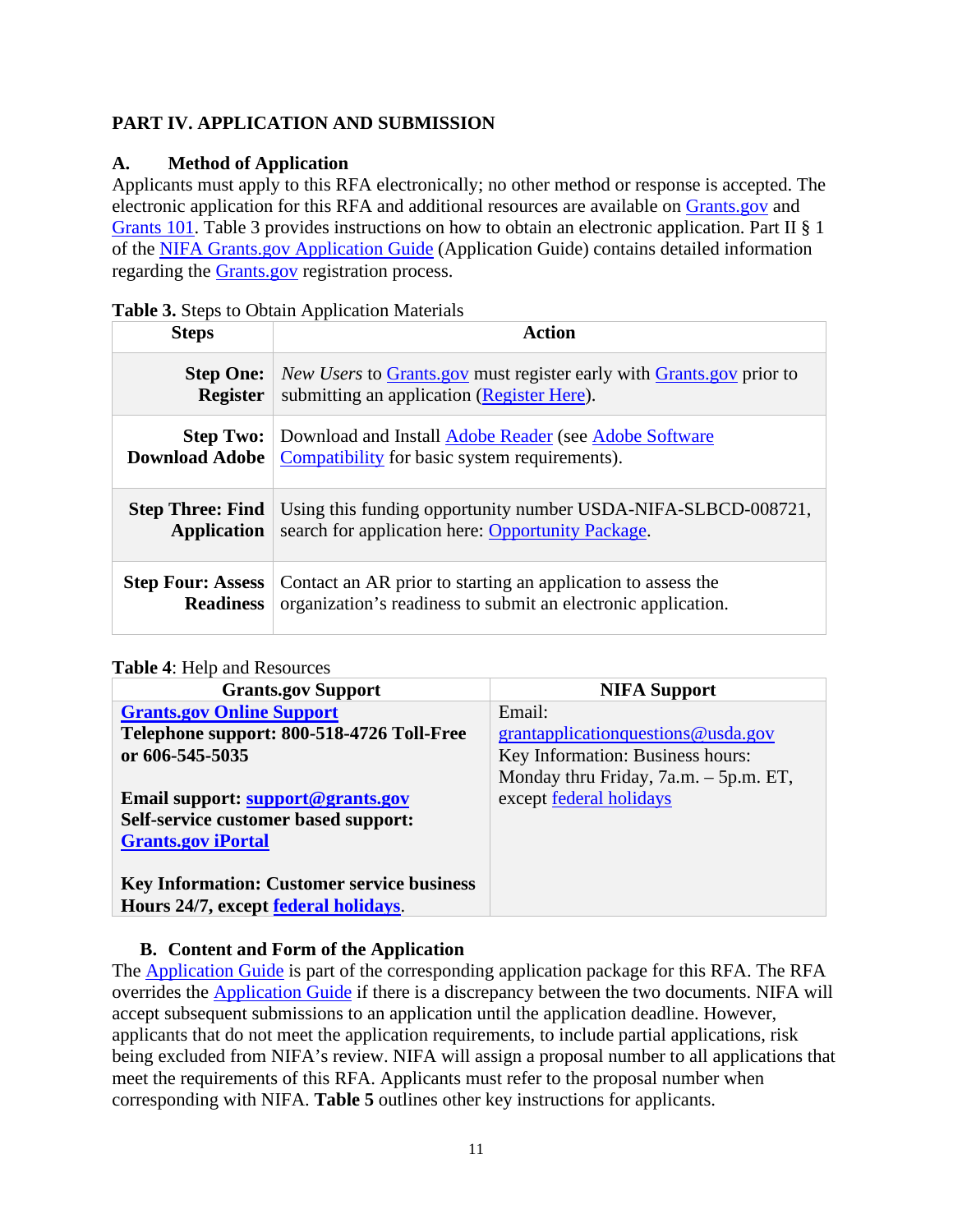<span id="page-11-0"></span>

|  |  |  | <b>Table 5:</b> Key Application Instructions |
|--|--|--|----------------------------------------------|
|--|--|--|----------------------------------------------|

| <b>Instruction</b>                                                                                                                                     | <b>References</b><br>(All references are to the<br><b>Application Guide</b> ) |
|--------------------------------------------------------------------------------------------------------------------------------------------------------|-------------------------------------------------------------------------------|
| Attachments must be in a portable document format<br>(PDF) format.                                                                                     | Part IV                                                                       |
| Check the manifest of submitted files to verify<br>attachments are in the correct format.                                                              | Part IV                                                                       |
| Conduct an administrative review of the application<br>before submission.                                                                              | Part IV                                                                       |
| Follow the submission instructions.                                                                                                                    | Part V                                                                        |
| Provide an accurate email address, where designated,<br>on the $SF-424$ $R\&R$ .                                                                       | Part V                                                                        |
| <b>Contact the Grants.gov</b> helpdesk for technical support<br>and keep a record of the correspondence.                                               | N/A                                                                           |
| <b>Contact NIFA if applicant does not received</b><br>correspondence from NIFA regarding an application<br>within 90 days of the application deadline. | N/A                                                                           |

*SF 424 R&R Cover Sheet*. See **Part V** of the Application Guide for the required certifications and assurances.

#### *SF 424 R&R Project/Performance Site Location(s)*. See **Part V** of the **Application Guide**.

#### *R&R Other Project Information Form*. See **Part V § 4** of the [Application Guide.](https://apply07.grants.gov/apply/opportunities/instructions/PKG00249520-instructions.pdf)

- 1. Field 7. **(REQUIRED**) Project Summary (PS)/Abstract. The PS must show how the project goals align with the project goals of the FRTEP. See **Part V § 4.7** of the [Application Guide](https://apply07.grants.gov/apply/opportunities/instructions/PKG00249520-instructions.pdf) for instructions and suggested templates.
	- a. The summary should not exceed 250 words
	- b. Include the names and affiliated Tribes and organizations of all PDs and Co-PDs
	- c. Include the title of the project (must be descriptive of the program and the Tribe)
	- d. Indicate if you have received a FRTEP grant in past years.
- 2. Field 8. (**REQUIRED**) Project Narrative (PN). The PN *must not exceed fifteen 1.5 inch spaced pages* of written text and *up to three 1.5 spaced additional pages for figures and tables* (the font size for tables should be no smaller than 11 points, Times New Roman). The page limits outlined here ensures fair and equitable competition. Appendices to the PN are allowed if they are relevant to the proposed project. **Do not add appendices to circumvent the page limit.** You will be required to attend a Project Managers meeting annually at a specific location deemed by the NPL or virtually.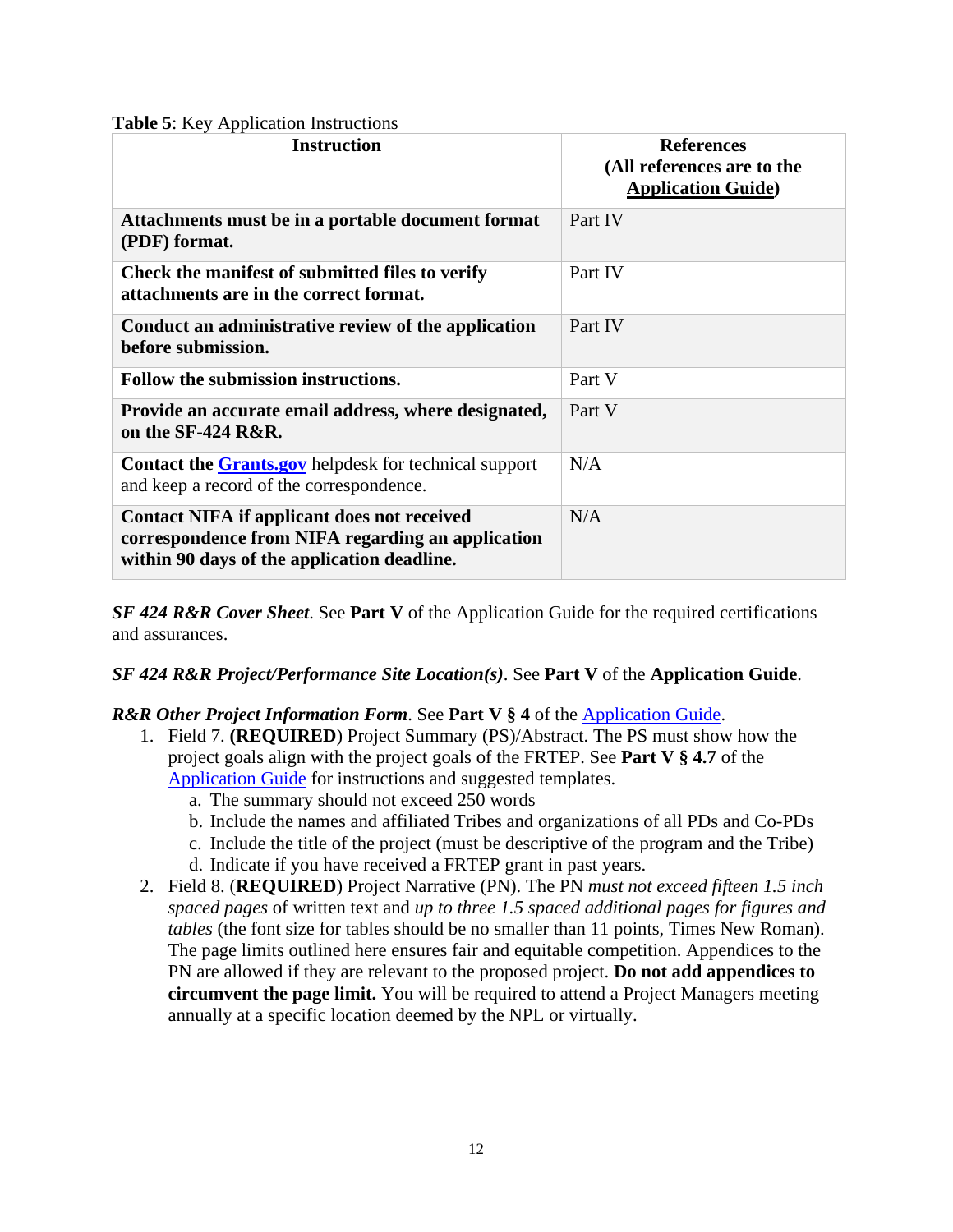The PN must include all of the following:

- a. Introduction of the proposed project.
- b. Rational and significance of the proposed project to the Tribal/Reservation community you will be working with, and what the needs are. Please provide documentation of how you identified the needs. This could be a needs assessment, a survey, etc.
- c. Objectives of the proposed project and what the expected outcomes will be for the Tribal community you are working with.
- d. Describe the approach of the project and why it will be successful. If you have had a FRTEP project in the past, describe the relationship with the Tribe and why your proposed project will build on previous successes and relationships.
- e. Include a project timeline that describes the 4 years of the proposed project.
- f. Describe how you will build or continue building relationships with the Tribe and what the institutional involvement and support will be from the Land-Grant college.
- g. Include a description of the qualifications of the people who will be conducting the project and their expertise in working with Tribal and reservation communities.
- h. A Data Management Plan (DMP) is required for this project.
- i. Provide a summary of previous work that you have done with the Tribe and how this project will build on that work.
- j. An MOU with the Tribe you will be working with is required.
- 3. Field 12, Add Other Attachments. See **Part V § 4.12** of the [Application Guide.](https://apply07.grants.gov/apply/opportunities/instructions/PKG00249520-instructions.pdf)

*R&R Senior/Key Person Profile (Expanded)*. **(REQUIRED)** See **Part V § 5** of the [Application](https://apply07.grants.gov/apply/opportunities/instructions/PKG00249520-instructions.pdf)  [Guide](https://apply07.grants.gov/apply/opportunities/instructions/PKG00249520-instructions.pdf) for profile requirements, details about the biographical sketch, and suggested support templates.

*R&R Personal Data*. This information is voluntary and is not a precondition of award (see **Part V § 6** of the [Application Guide\)](https://apply07.grants.gov/apply/opportunities/instructions/PKG00249520-instructions.pdf).

#### *R&R Budget*. **(REQUIRED)** See **Part V § 7** of the [Application Guide.](https://apply07.grants.gov/apply/opportunities/instructions/PKG00249520-instructions.pdf)

- 1. Match Not Required
- 2. Indirect costs (IDC) Not Allowed.

*Data Management Plan.* (**REQUIRED**) A DMP is required for this program. Applicants should clearly articulate how the project director (PD) and co-PDs plan to manage and disseminate the data generated by the project. The DMP will be considered during the merit review process (see [Part V §](#page-15-0) B of this RFA, **Part III** § 3.1 of the [Application Guide](https://apply07.grants.gov/apply/opportunities/instructions/PKG00249520-instructions.pdf) and NIFA's Data Management [Plan\)](https://nifa.usda.gov/resource/data-management-plan-nifa-funded-research-projects).

#### *Supplemental Information Form*. **(REQUIRED)** See **Part VI § 1** of the [Application Guide.](https://apply07.grants.gov/apply/opportunities/instructions/PKG00249520-instructions.pdf)

- 1. Field 2. Program to which the applicant is applying. Enter the program FRTEP and the program code (LP). Accurate entry is critical.
- 2. Field 8. Conflict of Interest List. See **Part VI § 1.8** of the [Application Guide.](https://apply07.grants.gov/apply/opportunities/instructions/PKG00249520-instructions.pdf)
- 3. Memorandum of Understanding with the Tribes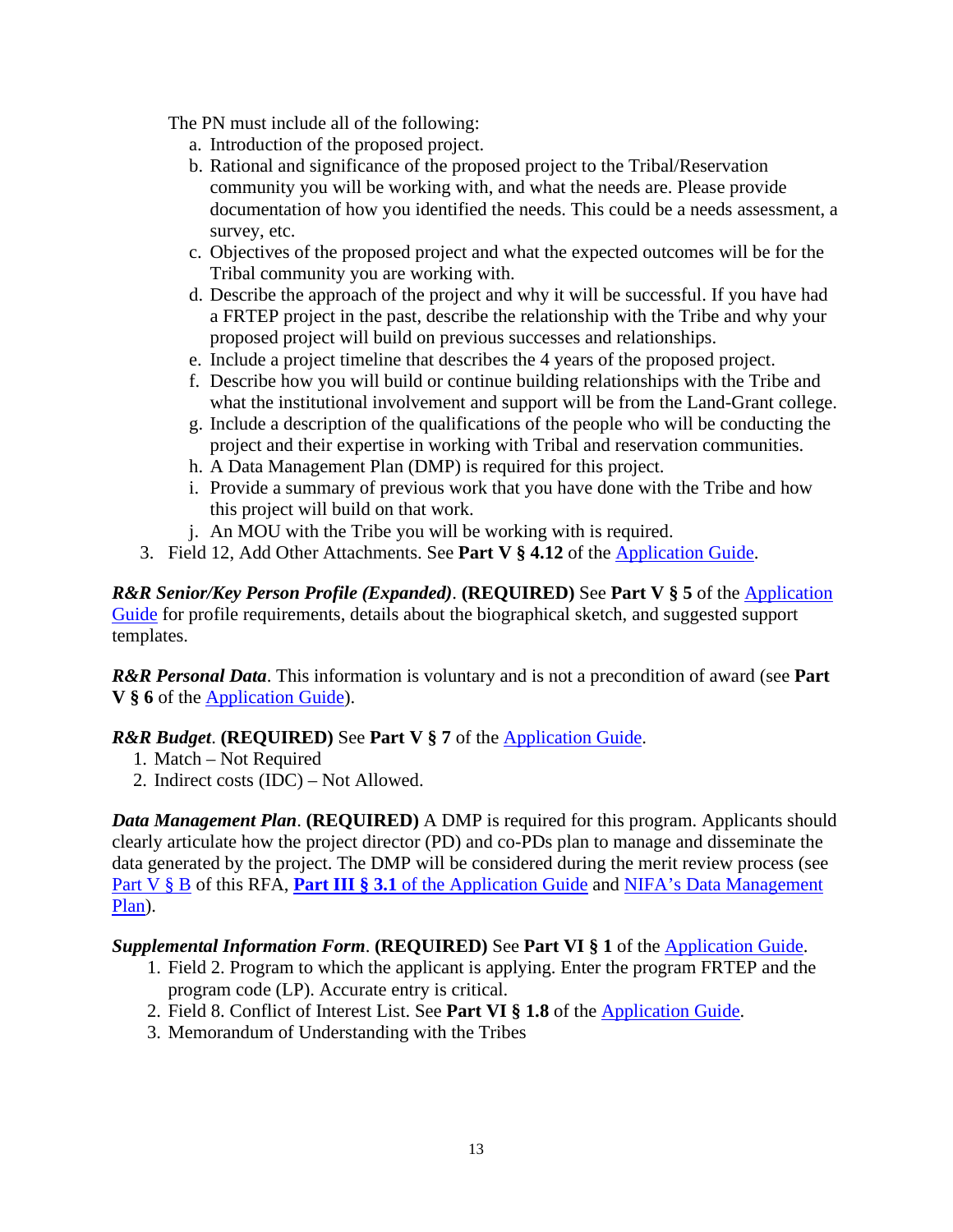#### *Representations Regarding Felony Conviction and Tax Delinquent Status for Corporate*

*Applicants*. This is required for corporate applicants. See **Part VI § 2** of the [Application Guide](https://apply07.grants.gov/apply/opportunities/instructions/PKG00249520-instructions.pdf) for a description of the term, "corporation."

#### <span id="page-13-0"></span>**C. Funding Restrictions**

<span id="page-13-1"></span>**No Indirect Costs (IDC**) are authorized for FRTEP awards.

The following costs are **not permitted (**this list is not all inclusive, but key points are highlighted):

- 1. Indirect costs;
- 2. Entertainment including tickets to shows or sporting events;
- 3. Meals (except to maintain the continuity of a meeting transmitting technical information);
- 4. Alcoholic beverages;
- 5. Costs associated with banquets and award ceremonies;
- 6. Awards and Certificates of Achievement;
- 7. Expenses not directly related to the program childcare services, kitchen help, etc.;
- 8. Renovation and refurbishment of research, extension and education space; and
- 9. Tuition remission.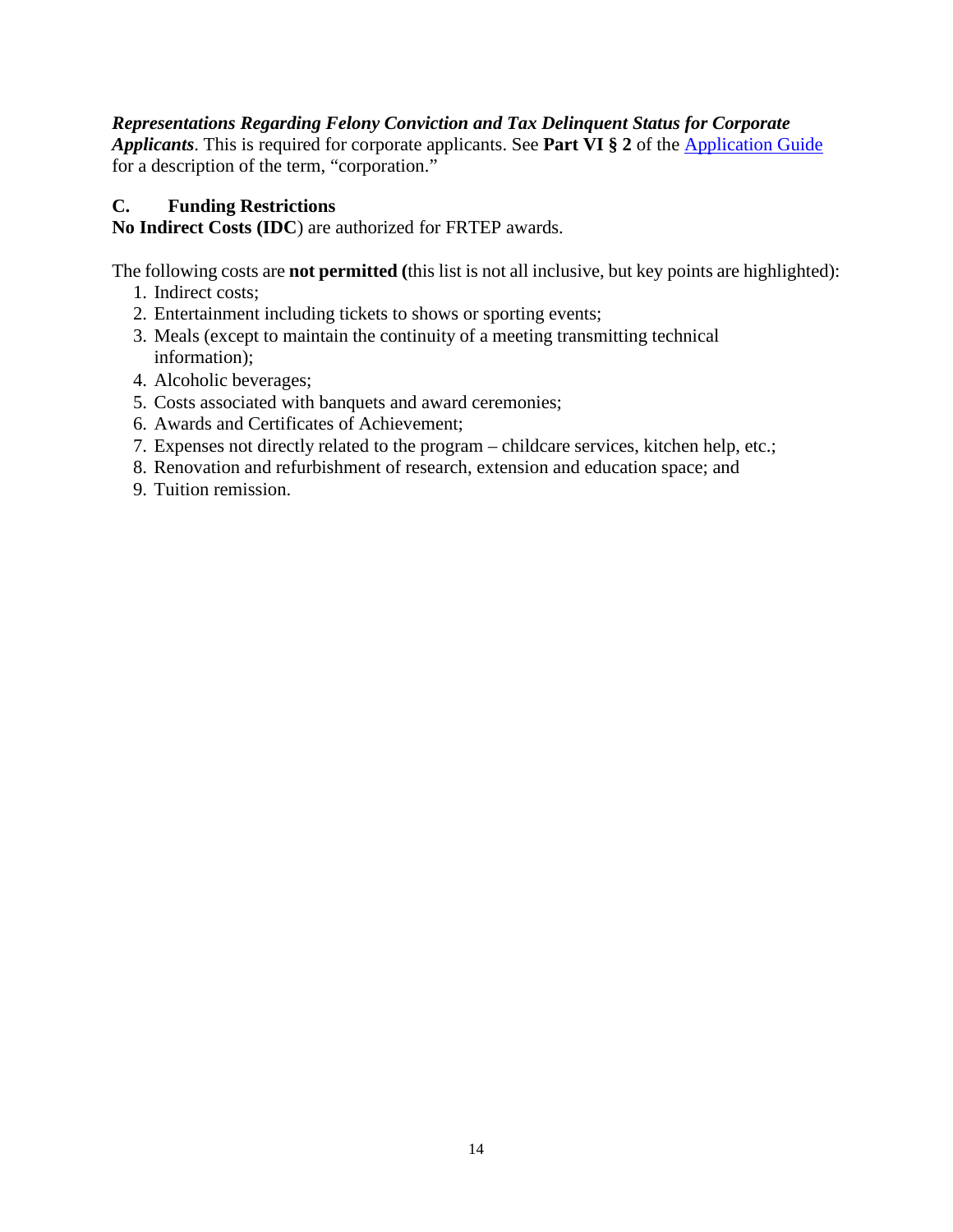## <span id="page-14-0"></span>**PART V. APPLICATION REVIEW REQUIREMENTS**

#### <span id="page-14-1"></span>**A. NIFA's Evaluation Process**

NIFA evaluates each application in a two-part process. First, we screen each application to ensure that it meets the administrative requirements set forth in this RFA. All administrative requirements must be met in order for the application to proceed to the next level of review. Second, a scientific peer-review process will be used to technically evaluate applications that have met the administrative requirements using a review panel **(see** [NIFA Peer Review](https://nifa.usda.gov/sites/default/files/resource/NIFA-Peer-Review-Process-for-Competitive-Grant-Applications_0.pdf)  [Process\)](https://nifa.usda.gov/sites/default/files/resource/NIFA-Peer-Review-Process-for-Competitive-Grant-Applications_0.pdf).

## **Scientific Peer Review Process:**

NIFA selects reviewers for the review panel based upon their training and experience in relevant scientific, extension, or education fields, taking into account the following factors:

- 1. the level of relevant formal scientific, technical education, or extension experience of the individual, as well as the extent to which an individual is engaged in relevant research, education, or extension activities.
- 2. the need to include experts from various areas of specialization within relevant scientific, education, or extension fields.
- 3. the need to include other experts (e.g., producers, range or forest managers/operators, and consumers) who can assess relevance of the applications to targeted audiences and to program needs.
- 4. the need to include experts from a variety of organizational types (e.g., colleges, universities, industry, state and Federal agencies, and private profit and non-profit organizations) and geographic locations.
- 5. the need to maintain a balanced composition with regard to minority and female representation and an equitable age distribution; and
- 6. the need to include reviewers who can judge the effective usefulness of each application to producers and the general public.

After each peer review panel has completed its deliberations, the responsible program staff of NIFA will recommend that your project is either approved for support from currently available funds or declined due to insufficient funds or unfavorable review.

NIFA reserves the right to negotiate with the PD/PI and/or the submitting organization or institution regarding project revisions (e.g., reductions in the scope of work, funding level, period, or method of support) prior to recommending any project for funding.

After the review process has been completed, NIFA sends copies of reviews, *not* including the identity of reviewers, and a summary (if applicable) of the review panel comments to the PD.

*Conflicts of interest*. NIFA takes extreme care to prevent any actual or perceived conflicts of interest that may influence the review or evaluation (see [NIFA Peer Review Process for](https://nifa.usda.gov/resource/nifa-peer-review-process-competitive-grant-applications)  [Competitive Grant Applications\)](https://nifa.usda.gov/resource/nifa-peer-review-process-competitive-grant-applications).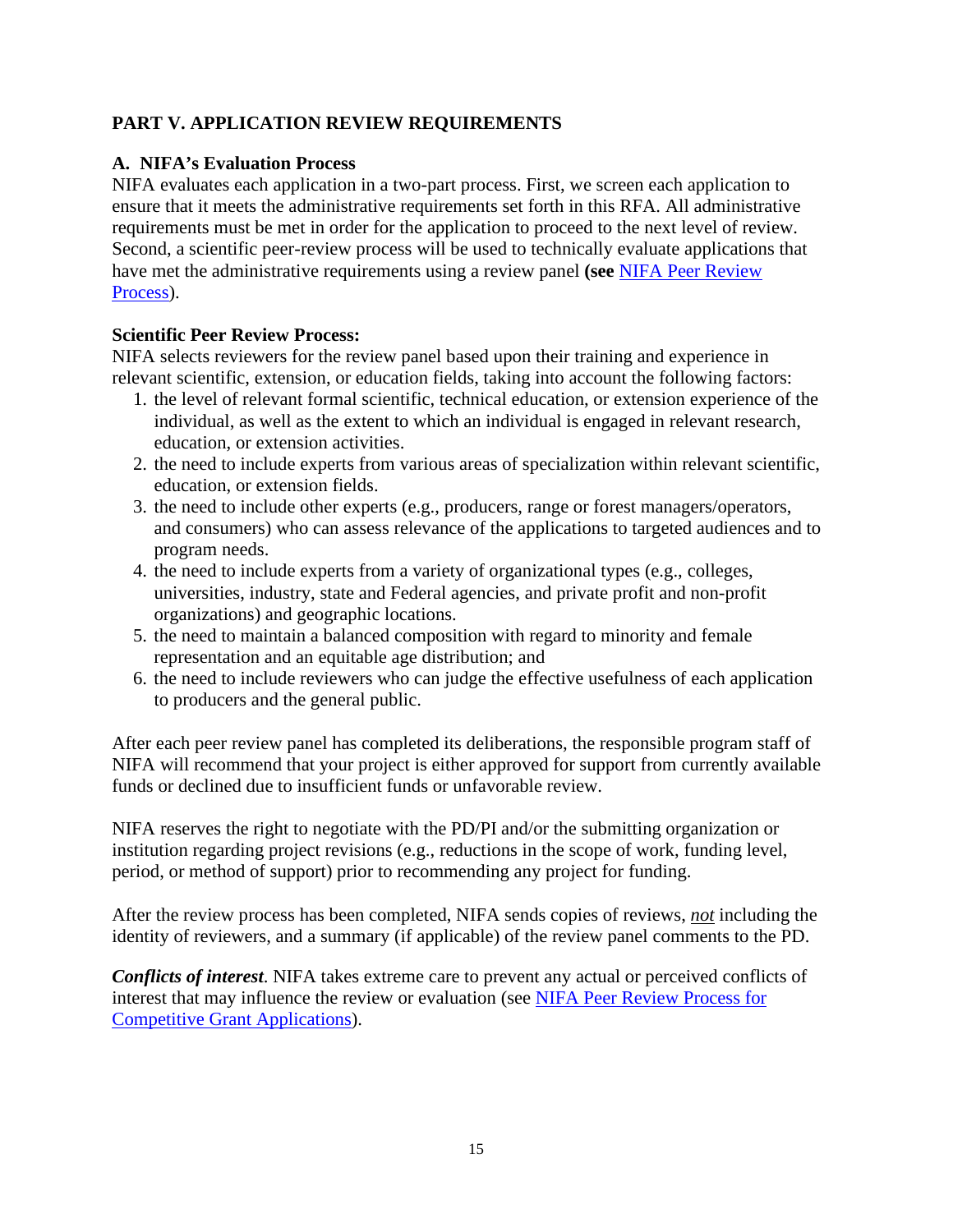#### <span id="page-15-0"></span>**B. Evaluation Criteria**

This program will give priority to institutions that have had successful Extension projects with Tribal and Reservation Communities in the past. NIFA will use the following criteria to evaluate this RFA:

#### *Potential for Advancing Quality of Tribal Extension*

This criterion is used to assess the likelihood that the project will have an impact upon, and advance the quality of food, agriculture, natural resources, and human sciences by strengthening institutional capacities to meet clearly delineated needs in Tribal communities. Elements that will be considered include alignment of the project with institutional longrange goals, USDA's Goals, identification of a problem or opportunity to be addressed, justification for the project, innovation, advancing Tribal extension, multidisciplinary and/or problem-based focus, potential for adoption by other institutions, if the project will enhance the understanding of cultural heritage and agricultural traditions of their community, if community members and students will be able to build on the knowledge and skills of the local cultural community, will participants in the project be able to engage effectively in learning activities that are based on traditional ways of knowing and learning, and if the proposed project aims to build awareness and appreciation of the relationships and processes of interaction of all elements in the world around them.

#### *Proposed Approach and Cooperative Linkages*

This criterion relates to the soundness of the proposed approach including objectives, methodology, plan of operation, timetable, sustainability, expected products and results, culturally relevant evaluation, and dissemination plans. Emphasis is placed on the quality of educational support provided to the applicant institution through its partnerships and collaborative initiatives, and on the potential cooperative linkages likely to evolve as a result of this project. Projects are also evaluated as to whether there is continuity of work from current relationships already in place and if they are described in detail. Priority will be given to projects who have had FRTEP grants in the past to ensure continuity of service to Tribal/reservation communities if they are deemed to have merit by the Panel.

#### *Institutional Capability and Capacity Building*

This criterion relates to the institution's capability to perform the project and the degree to which the project will strengthen its Extension outreach capacity. Elements include the institution's commitment to the project, has the institution had a successful FRTEP project in their past, the adequacy of institutional resources (administrative, facilities, equipment, and/or materials) available to carry out the project, potential for traditional knowledge enhancement, and plans for project continuation or expansion beyond the period of USDA support. Does the project have an MOU with the tribe included in the application?

#### *Key Personnel*

This criterion relates to the adequacy of the number and qualifications of key persons who will develop and carry out the project, and the qualifications of project personnel who will provide for the assessment of project results and impacts and dissemination of these findings. Applicants must submit specific management information relating to an applicant prior to an award and update the information as needed. Applicants may only have to update their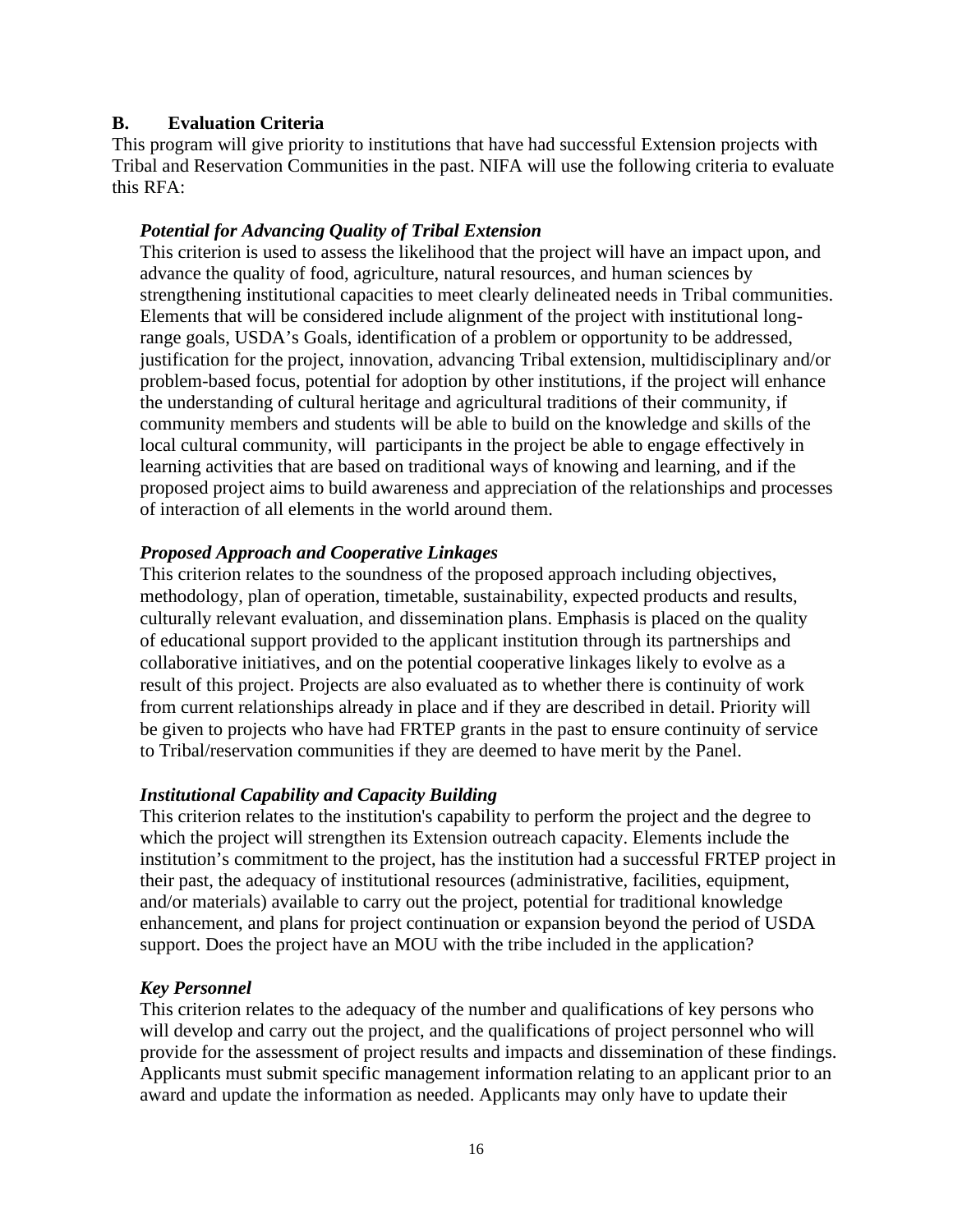information if they had previously provided the information under this or another NIFA program.

# *Budget and Cost-Effectiveness*

This criterion relates to how well the total budget supports the project and is cost effective. Elements considered include the necessity and reasonableness of costs to carry out project activities and achieve project objectives; the appropriateness of budget allocations between the applicant and any collaborating institution(s); the adequacy of time committed to the project by key project personnel; and the degree to which the project maximizes the use of limited resources, optimizes educational value for the dollar, achieves economies of scale, and focuses expertise and activity on high-priority areas.

# <span id="page-16-0"></span>**C. Organizational Management Information**

Applicants must submit specific management information relating to an applicant prior to an award and update the information as needed. Applicants may only have to update their information if they had previously provided the information under this or another NIFA program. NIFA provides the requisite forms during the pre-award process. Although an applicant may be eligible for award under this program, there are factors that may exclude an applicant from receiving federal financial and nonfinancial assistance and benefits under this program (e.g., debarment or suspension of an individual, or a determination that an applicant is not responsible).

# <span id="page-16-1"></span>**D. Application Disposition**

Applicants may withdraw at any time before NIFA makes a final funding decision. NIFA will retain all applications, including withdrawn and unfunded applications.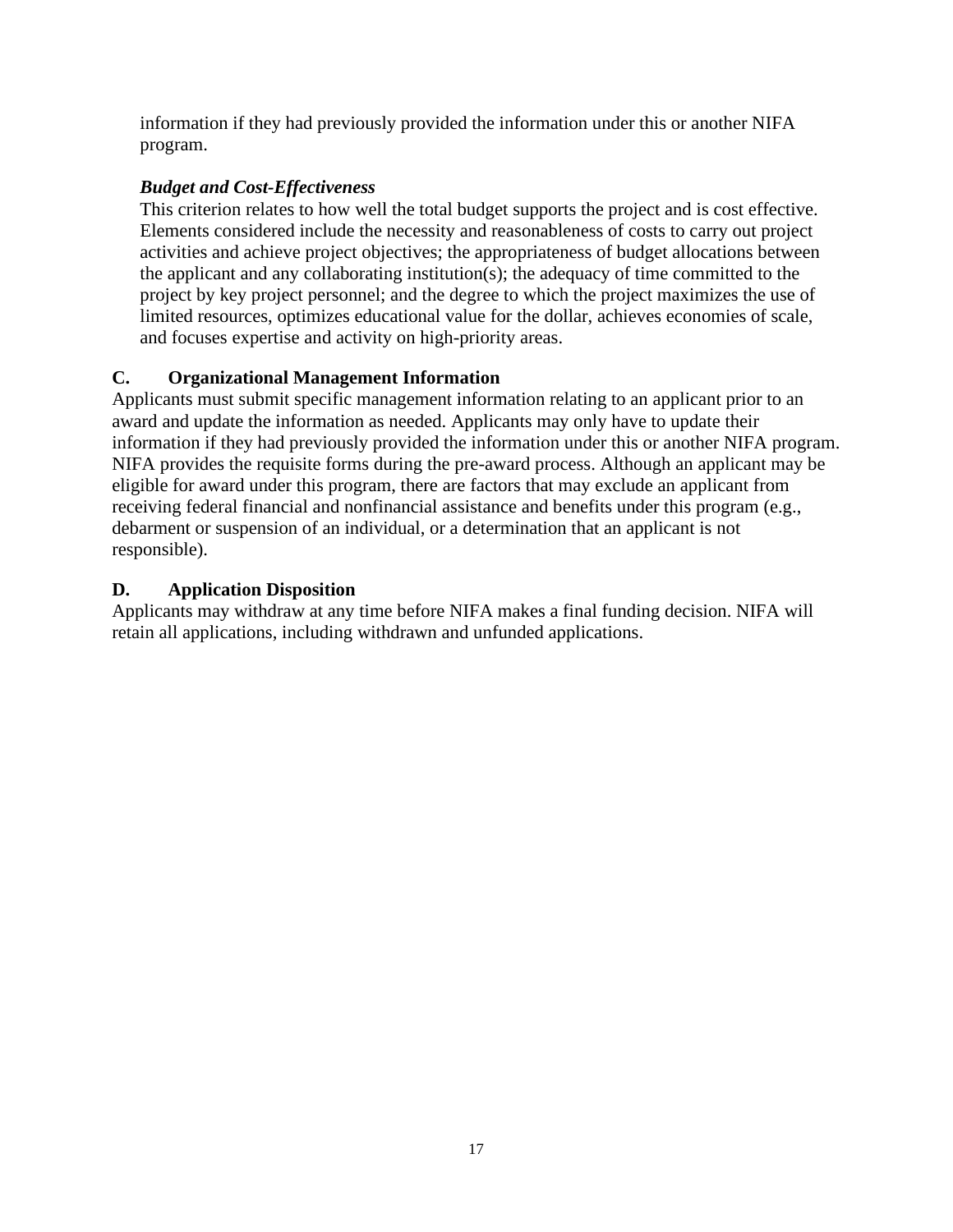#### <span id="page-17-0"></span>**PART VI. AWARD ADMINISTRATION**

#### <span id="page-17-1"></span>**A. General**

Within the limit of funds authorized, the NIFA awarding official will make grants to responsible and eligible applicants whose applications are judged most meritorious under the procedures set forth in this RFA. The date specified by the NIFA awarding official as the effective date of the grant must be no later than September 30 of the federal fiscal year in which the project is approved for support and funds are appropriated for such purpose, unless otherwise permitted by law. The project need not be initiated on the grant effective date, but as soon as possible thereafter as practical, so that project goals may be attained within the approved project period. All funds granted by NIFA under this RFA may be used only for the purpose for which they are granted in accordance with the approved application and budget, regulations, terms and conditions of the award, applicable federal cost principles, USDA assistance regulations, and [NIFA General Awards Administration Provisions,7 CFR part 3430, subparts A through E.](https://www.ecfr.gov/cgi-bin/text-idx?SID=1a74011311d649ff6313ca273791b131&mc=true&node=pt7.15.3430&rgn=div5)

*Award Notice*. The award document will provide pertinent instructions and information as described in [2 CFR 200.211](https://www.ecfr.gov/cgi-bin/retrieveECFR?gp=&SID=c44a1f8f16917d78ba5ba676eac5fdc3&mc=true&r=SECTION&n=se2.1.200_1211) (see [NIFA's Terms and Conditions\)](https://nifa.usda.gov/terms-and-conditions).

#### <span id="page-17-2"></span>**B. Administrative and National Policy Requirements**

Several federal statutes and regulations apply to grant applications and the projects outlined in this RFA (some are listed here: [Federal Regulations\)](https://nifa.usda.gov/federal-regulations). Unless specifically noted by statue or award-specific requirements, [NIFA Policy Guide](https://nifa.usda.gov/policy-guide) applies to all NIFA awards.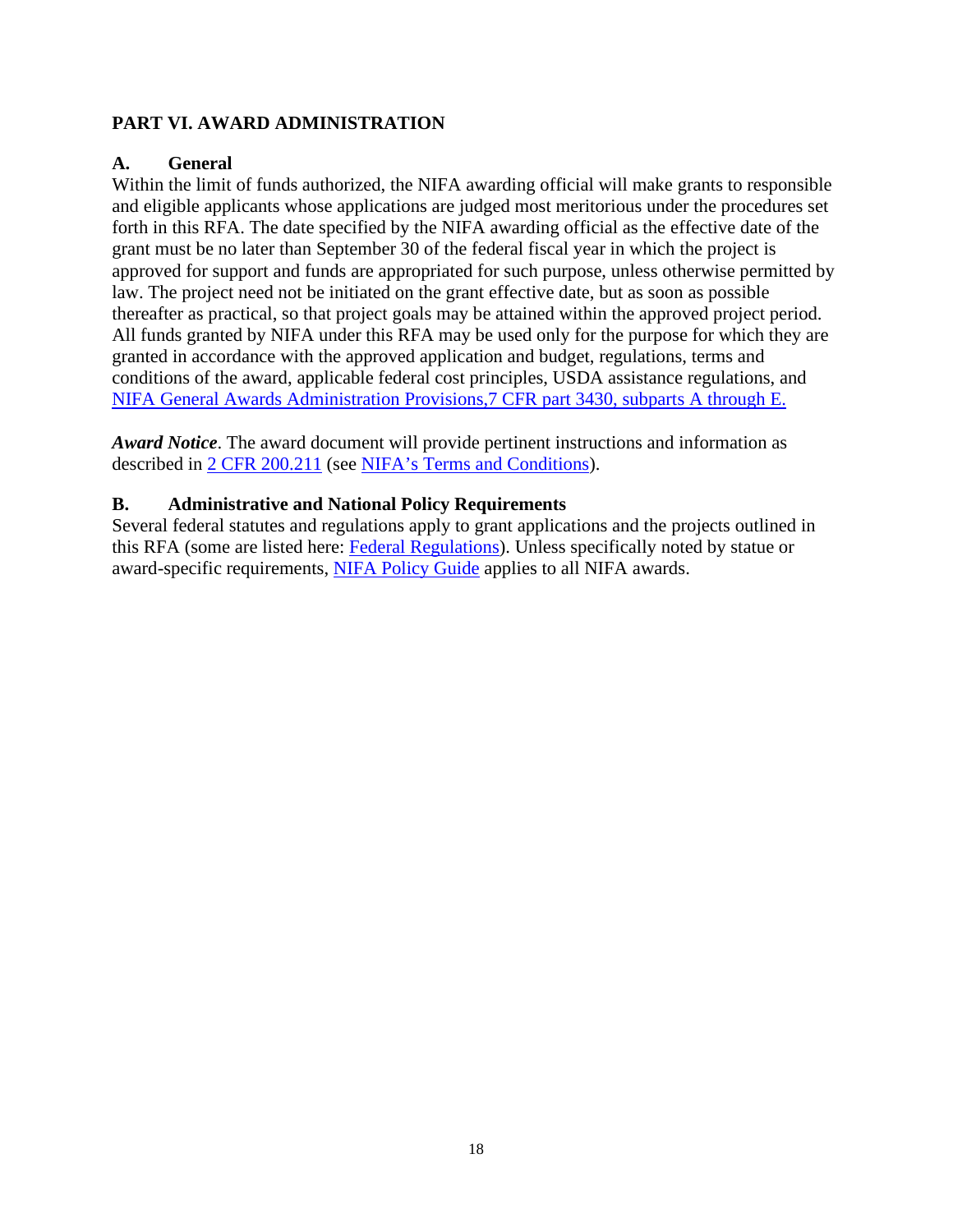## <span id="page-18-0"></span>**PART VII. OTHER INFORMATION**

## <span id="page-18-1"></span>**A. Use of Funds and Changes in Budget**

*Delegation of fiscal responsibility.* Unless the terms and conditions of the award state otherwise, awardees may not in whole or in part delegate or transfer to another person, institution, or organization the responsibility for use or expenditure of award funds.

*Changes in Budget or Project Plans*. In accordance with [2 CFR 200.308,](https://www.ecfr.gov/cgi-bin/text-idx?SID=3af89506559b05297e7d0334cb283e24&mc=true&node=se2.1.200_1308&rgn=div8) awardees must request prior approval from NIFA for the following program or budget-related reasons (the awardee is subject to the terms and conditions identified in the award):

- 1. Change in the scope or the objective of the project or program without prior written approval (even if there is no associated budget revision requiring).
- 2. Change in a key person specified in the application or the federal award.
- 3. Disengagement from the project for more than three months, or a 25 percent reduction in time devoted to the project.
- 4. Inclusion of costs that require prior approval in accordance with [2 CFR 200 Subpart E](https://www.ecfr.gov/cgi-bin/text-idx?SID=dc069d42776cd3451f66232d56026057&mc=true&node=pt2.1.200&rgn=div5#sp2.1.200.e)  [\(Cost Principles\),](https://www.ecfr.gov/cgi-bin/text-idx?SID=dc069d42776cd3451f66232d56026057&mc=true&node=pt2.1.200&rgn=div5#sp2.1.200.e) or [45 CFR Part 75 Appendix IX,](https://www.ecfr.gov/cgi-bin/text-idx?node=pt45.1.75#ap45.1.75_1521.ix) [\(Principles for Determining Costs](https://www.ecfr.gov/cgi-bin/text-idx?node=pt45.1.75#ap45.1.75_1521.ix)  [Applicable to Research and Development under Awards and Contracts with Hospitals\)](https://www.ecfr.gov/cgi-bin/text-idx?node=pt45.1.75#ap45.1.75_1521.ix), or [48 CFR,](https://www.ecfr.gov/cgi-bin/text-idx?SID=4d9d83a5cef52c19c5ff83421fa48a4b&mc=true&tpl=/ecfrbrowse/Title48/48tab_02.tpl) unless waived by the federal awarding agency,
- 5. [48 CFR Part 31, Contract Cost Principles and Procedures;](https://www.ecfr.gov/cgi-bin/text-idx?SID=4d9d83a5cef52c19c5ff83421fa48a4b&mc=true&node=pt48.1.31&rgn=div5)
- 6. Transfer of funds budgeted for participant support costs to other categories of expense  $(2)$ [CFR 200.456 Participant support costs\)](https://www.ecfr.gov/cgi-bin/text-idx?SID=875f7422535a157681c65d5ff44deb32&mc=true&node=pt2.1.200&rgn=div5#se2.1.200_1456);
- 7. Sub-awarding, transferring or contracting out of any work under a federal award, including fixed amount sub-awards (see [2 CFR 200.333, Fixed Amount Sub-awards\)](https://www.ecfr.gov/cgi-bin/text-idx?SID=9eaf9554e1f32bf0d83aca55646e9b7e&mc=true&node=pt2.1.200&rgn=div5#se2.1.200_1333), unless described in the application and funded in the approved federal awards. This provision does not apply to the acquisition of supplies, material, equipment, or general support services.
- 8. Changes in the approved cost-sharing or matching provided by the non-federal entity; and
- 9. The need for additional federal funds to complete the project.

## <span id="page-18-2"></span>**B. Confidential Aspects of Applications and Awards**

When an application results in an award, it becomes a part of NIFA transaction records, which are available to the public. Information that the Secretary of Agriculture determines to be confidential, privileged, or proprietary in nature will be held in confidence to the extent permitted by law. Therefore, applicants should clearly mark any information within the application they wish to have considered as confidential, privileged, or proprietary. NIFA will retain a copy of an application that does not result in an award for three years. Such an application will be released only with the consent of the applicant or to the extent required by law. An applicant may withdraw at any time prior to the final action thereon.

## <span id="page-18-3"></span>**C. Regulatory Information**

This program is not subject to the provisions of [Executive Order 12372,](https://www.fws.gov/policy/library/rgeo12372.pdf) which requires intergovernmental consultation with state and local officials. Under the provisions of the [Paperwork Reduction Act of 1995](https://www.reginfo.gov/public/reginfo/pra.pdf) [\(44 U.S.C. Chapter 35\)](http://uscode.house.gov/view.xhtml?path=/prelim@title44/chapter35&edition=prelim), the collection of information requirements contained in this notice have been approved under [OMB Document No. 0524-](https://www.federalregister.gov/documents/2018/10/29/2018-23552/submission-for-omb-review-comment-request) [0039.](https://www.federalregister.gov/documents/2018/10/29/2018-23552/submission-for-omb-review-comment-request)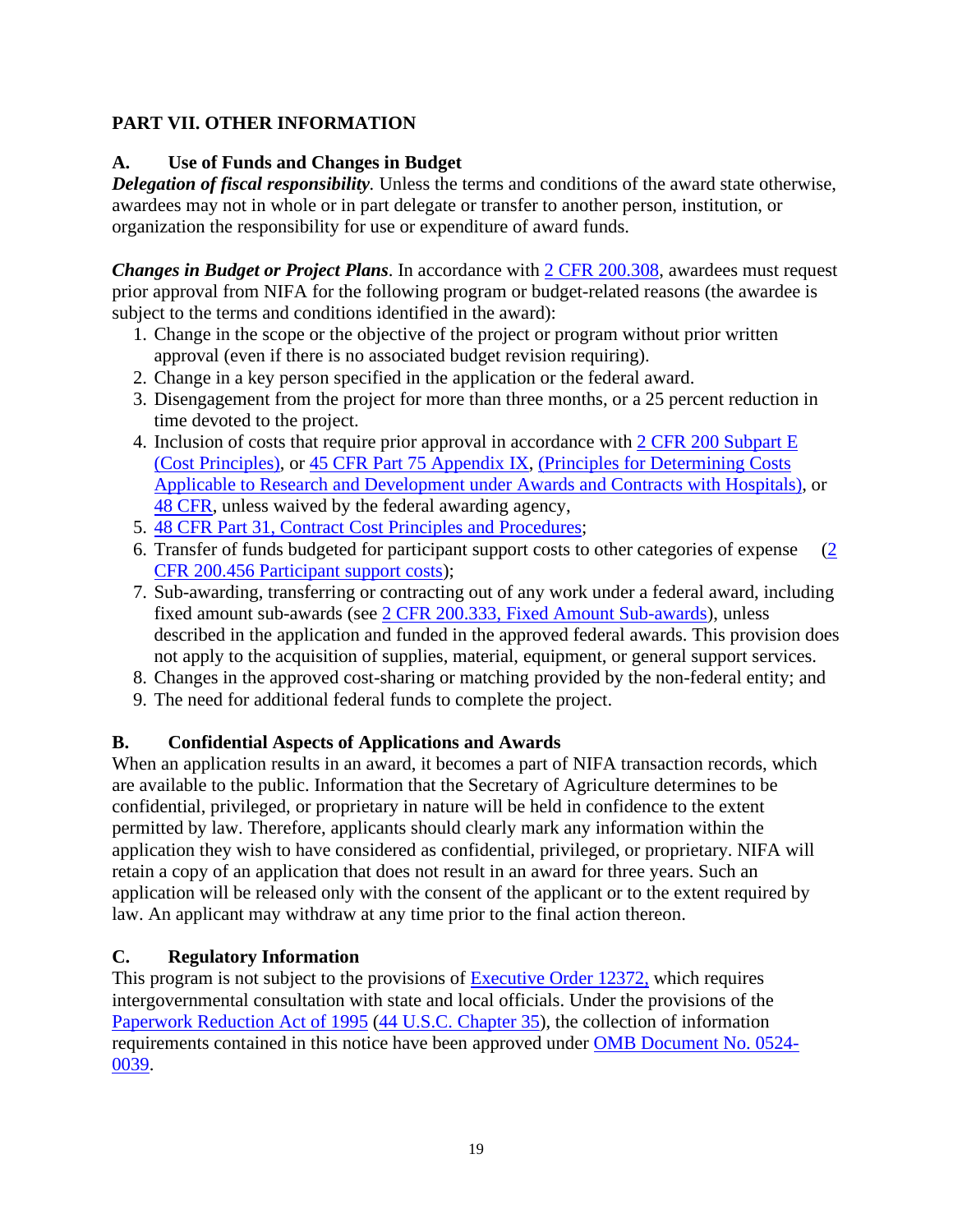#### **APPENDIX I: AGENCY CONTACT**

#### <span id="page-19-0"></span>**Program Contacts**

| <b>Name</b>       | Email               | <b>Telephone</b> |
|-------------------|---------------------|------------------|
| <b>Erin Riley</b> | Erin.riley@usda.gov | 202-505-0361     |
| Ara Staab         | Ara.staab@usda.gov  | 816-908-3345     |

For administrative questions related to

1.Grants.gov, see Part IV of this RFA

2. Other RFA or application questions, please email [grantapplicationquestions@usda.gov](mailto:grantapplicationquestions@usda.gov)

3. Awards under this RFA, please email awards @usda.gov

#### **U.S. Postal Mailing Address:**

National Institute of Food and Agriculture U.S. Department of Agriculture P.O. Box 419205, MS 10000 Kansas City, MO 64141-6205

#### **Courier/Package Delivery Address:**

National Institute of Food and Agriculture United States Department of Agriculture 2312 East Bannister Road, MS 10000 Kansas City, MO 64141-3061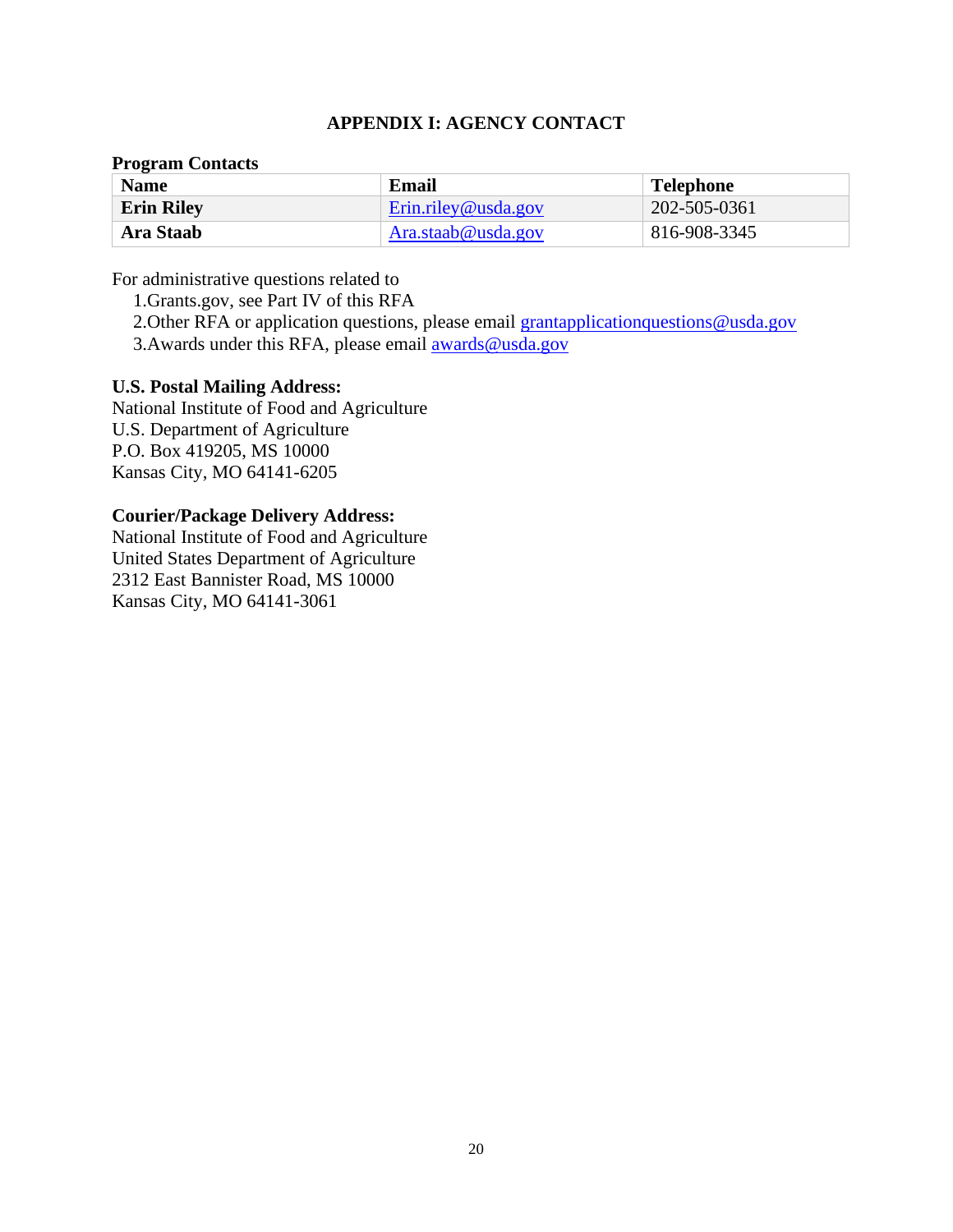# **APPENDIX II: GLOSSARY OF TERMS**

<span id="page-20-0"></span>

| <b>Name</b>                                                               | <b>Acronyms</b> |
|---------------------------------------------------------------------------|-----------------|
| <b>Agriculture and Food Research Initiative</b>                           | <b>AFRI</b>     |
| <b>Authorized Representative</b>                                          | AR              |
| <b>Agricultural Research, Extension, and Education reform Act of 1998</b> | <b>AREERA</b>   |
| <b>Coordinated Agricultural Project</b>                                   | CAP             |
| <b>Catalog of Federal Domestic Assistance</b>                             | <b>CFDA</b>     |
| <b>Center of Excellence</b>                                               | <b>COE</b>      |
| <b>Data Management Plan</b>                                               | <b>DMP</b>      |
| <b>Federally Recognized Tribes Extension Program</b>                      | <b>FRTEP</b>    |
| <b>National Institute of Food and Agriculture</b>                         | <b>NIFA</b>     |
| <b>Project Narrative</b>                                                  | <b>PN</b>       |
| <b>Request for Application</b>                                            | <b>RFA</b>      |
| <b>Research, Education, and Economics</b>                                 | <b>REE</b>      |
| <b>United States Department of Agriculture</b>                            | <b>USDA</b>     |